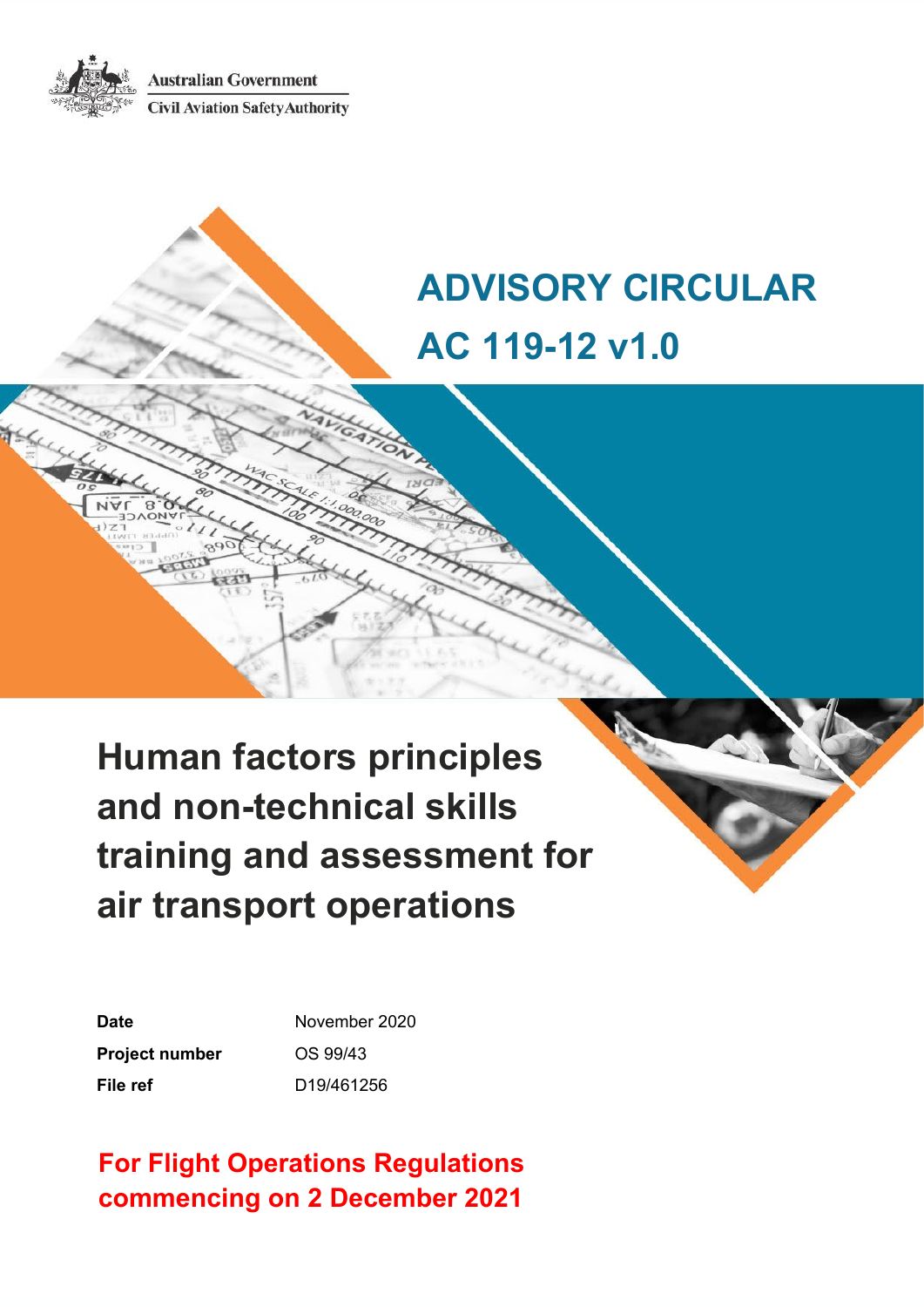Advisory Circulars are intended to provide advice and guidance to illustrate a means, but not necessarily the only means, of complying with the Regulations, or to explain certain regulatory requirements by providing informative, interpretative and explanatory material.

**Advisory Circulars should always be read in conjunction with the relevant regulations.**

# Audience

This advisory circular (AC) applies to:

- holders of air operator's certificates (AOCs) that are subject to the conditions of Part 119 of CASR
- flight crew
- air crew
- cabin crew
- operational safety critical personnel.

A reader is not necessarily required to completely read this AC; they may choose to refer to specific sections when developing their own program. Using the example programs described within the appendices will assist an operator to develop their own program.

# Purpose

CASA recognises that this AC will apply to operators with widely differing capabilities. This AC provides advice in the form of guidance material (GM) and, where relevant, suggests an acceptable means of compliance (AMC) with Part 119 of the *Civil Aviation Safety Regulations 1998* (CASR) pertaining to the requirement for human factors and non-technical skills (HF and NTS) training programs. The intention is to translate the regulatory requirements into language that is easily understood and, where necessary, expand the information to ensure the intent of the legislation is clear. Any AMC outlined will allow an air operators certificate (AOC) holder to satisfy CASA of the regulatory requirement if they choose to use and follow the AMC material; however, they may also propose alternative means of compliance to the AMC if they so desire. This alternative means will need to be assessed and found acceptable for the purpose by CASA.

# For further information

For further information, contact CASA's Flight Standards Branch (telephone 131 757).

Unless specified otherwise, all subregulations, regulations, divisions, subparts and parts referenced in this AC are references to the *Civil Aviation Safety Regulations 1998 (CASR)*.

AC 119-12 v1.0 November 2020 Page 1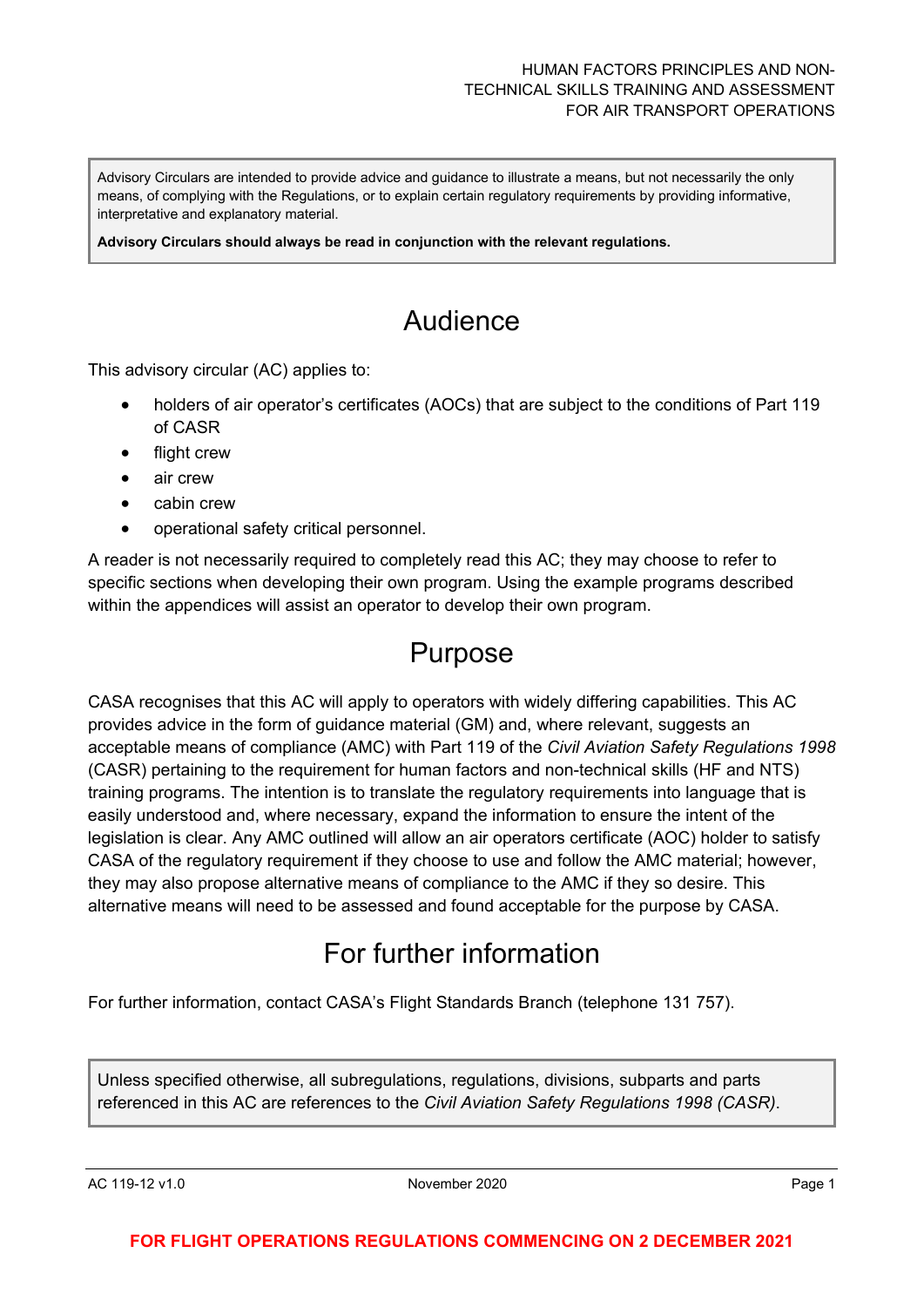# **Status**

This version of the AC is approved by the Manager, Flight Standards Branch.

| <b>Version</b> | <b>Date</b>      | <b>Details</b>                                                                                                                                                                                                                                   |
|----------------|------------------|--------------------------------------------------------------------------------------------------------------------------------------------------------------------------------------------------------------------------------------------------|
| v1.0           | November<br>2020 | This AC replaces AC SMS-3(1) - Non-technical skills training and<br>assessment for regular public transport operations to AC 119-12 Human<br>factors principles and non-technical skills training and assessment for air<br>transport operations |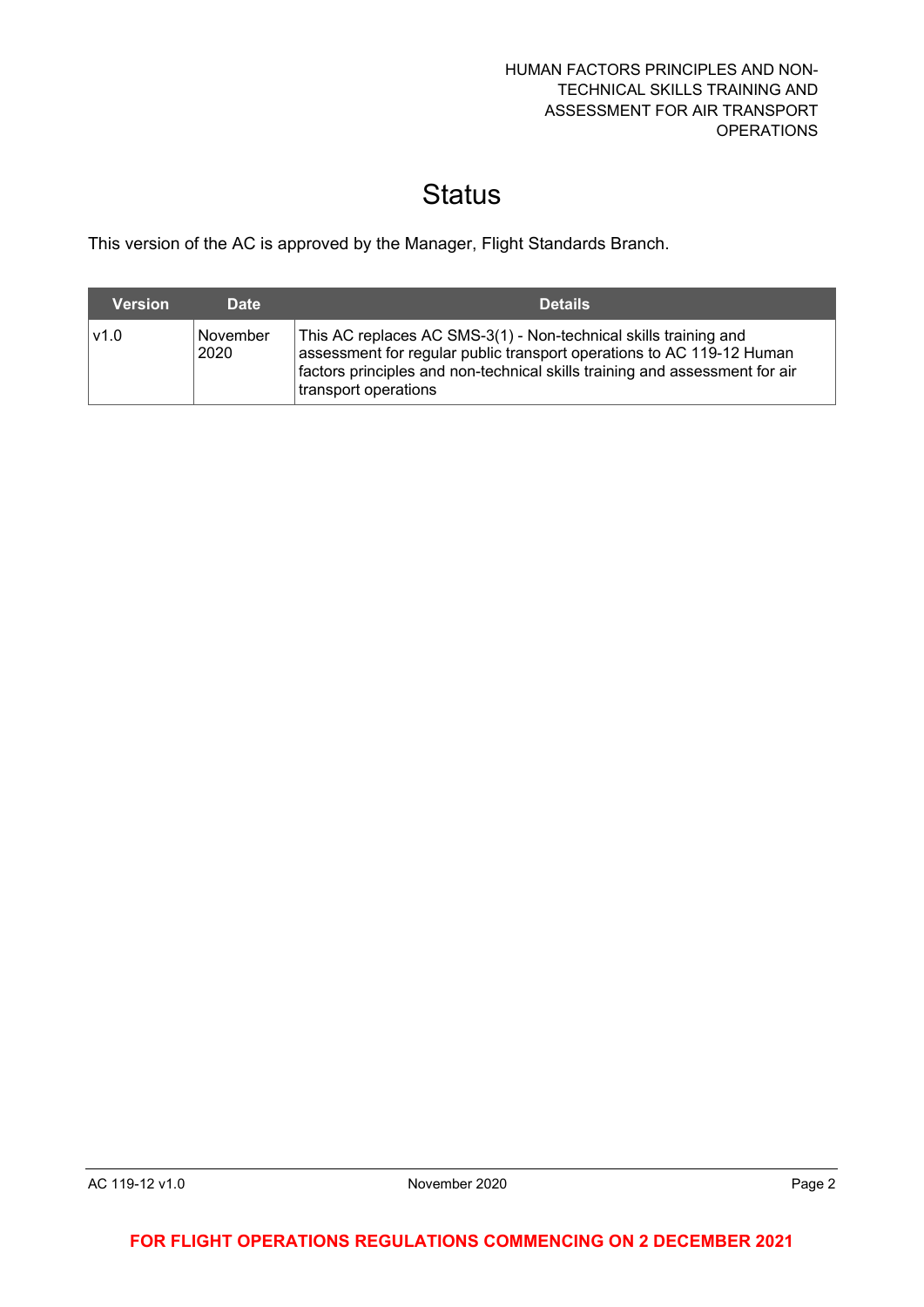# **Contents**

| 1            |                            | <b>Reference material</b>                        | 5      |
|--------------|----------------------------|--------------------------------------------------|--------|
|              | 1.1                        | Acronyms                                         | 5      |
|              | 1.2                        | <b>Definitions</b>                               | 5      |
|              | 1.3                        | References                                       | 8      |
| $\mathbf{2}$ |                            | Introduction                                     | 10     |
|              | 2.2                        | HF principles                                    | 11     |
|              | 2.3                        | <b>NTS</b>                                       | 11     |
|              | 2.4                        | Crew resource management (CRM)                   | 11     |
| 3            |                            | HF and NTS program considerations                | 12     |
|              | 3.1                        | Scalability and complexity                       | 12     |
|              | 3.2                        | Integration with a safety management system      | 13     |
|              | 3.3                        | Integration with a training and checking system  | 13     |
|              | 3.4                        | Using a third-party HF and NTS training provider | 13     |
|              | 3.5                        | HF and NTS training for contractors              | 14     |
|              | 3.6                        | Steps to develop an HF and NTS program           | 14     |
| 4            |                            | Program governance                               | 15     |
|              | 4.1                        | Definition                                       | 15     |
|              | 4.2                        | Program objectives                               | 15     |
|              | 4.3                        | Responsibilities                                 | 15     |
|              | 4.4                        | Record keeping                                   | 16     |
| 5            | Identifying training needs |                                                  | 17     |
|              | 5.2                        | Program participants                             | 17     |
|              | 5.3                        | Identifying competencies                         | 17     |
|              | 5.4                        | Tools to identify training needs                 | 18     |
| 6            |                            | <b>Developing training content</b>               | 19     |
|              | 6.1                        | How to develop training content                  | 19     |
|              | 6.2                        | Depth of content                                 | 19     |
|              | 6.3                        | Knowledge                                        | 20     |
|              | 6.4                        | <b>Skills</b>                                    | 20     |
|              | AC 119-12 v1.0             | November 2020                                    | Page 3 |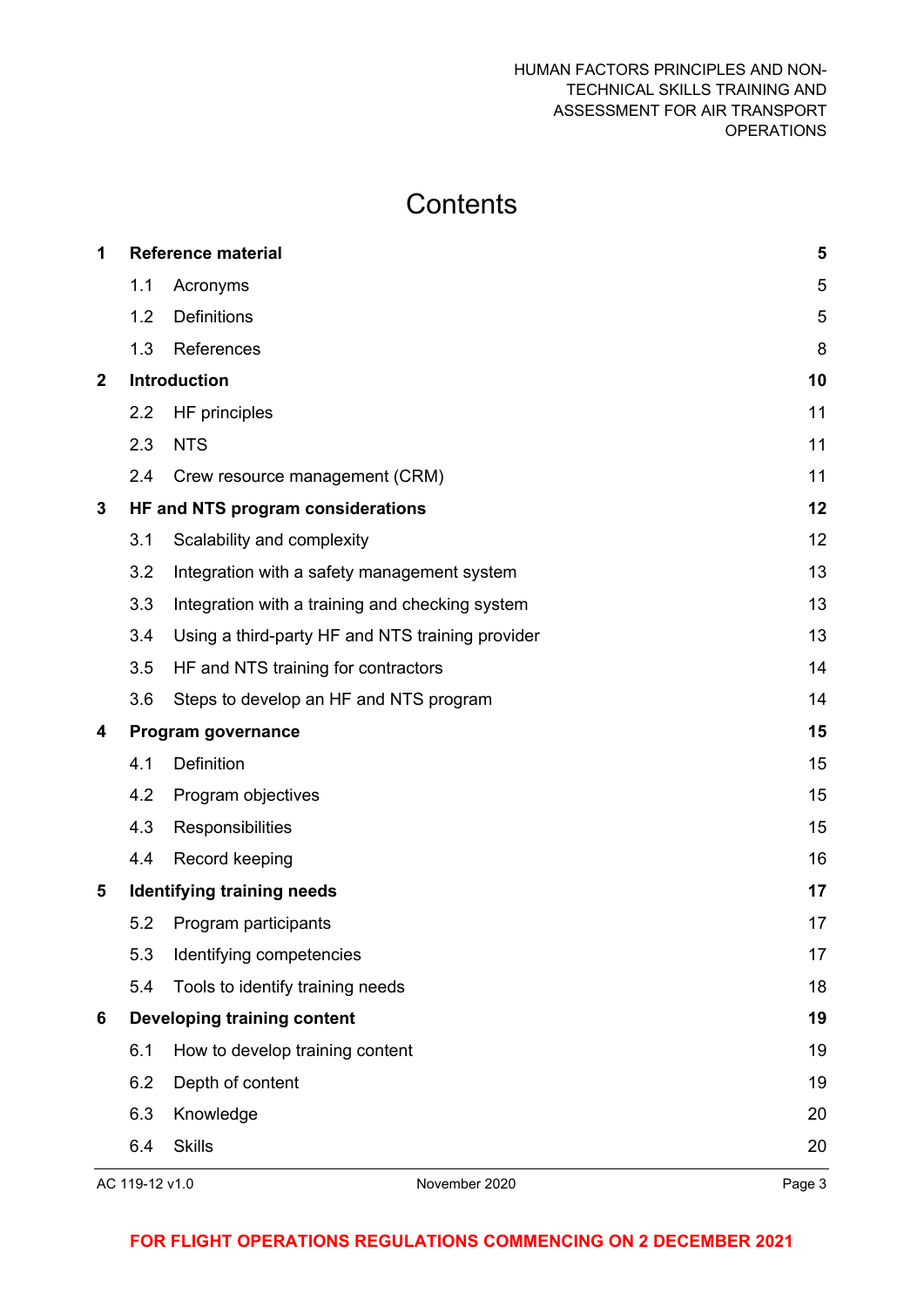|                | 6.5                                    | Attitudes and behaviours                                                                                       | 21       |
|----------------|----------------------------------------|----------------------------------------------------------------------------------------------------------------|----------|
| $\overline{7}$ |                                        | <b>Training requirements</b>                                                                                   | 22       |
|                | 7.1                                    | HF and NTS training program overview                                                                           | 22       |
|                | 7.2                                    | Duration of HF and NTS training                                                                                | 22       |
|                | 7.3                                    | Training delivery                                                                                              | 22       |
|                | 7.4                                    | <b>Facilitators</b>                                                                                            | 23       |
|                | 7.5                                    | Assessing HF and NTS program participants                                                                      | 24       |
|                | 7.6                                    | Using behavioural markers                                                                                      |          |
|                | 7.7                                    | HF and NTS training currency                                                                                   | 25       |
| 8              | <b>Continuous improvement</b>          |                                                                                                                | 26       |
|                | 8.1                                    | Evaluating HF and NTS programs                                                                                 | 26       |
|                | <b>Appendix A</b><br><b>Appendix B</b> | Sample HF and NTS training program: Operator X133 or X135<br>Sample HF and NTS training program: XXXX Airlines | 28<br>32 |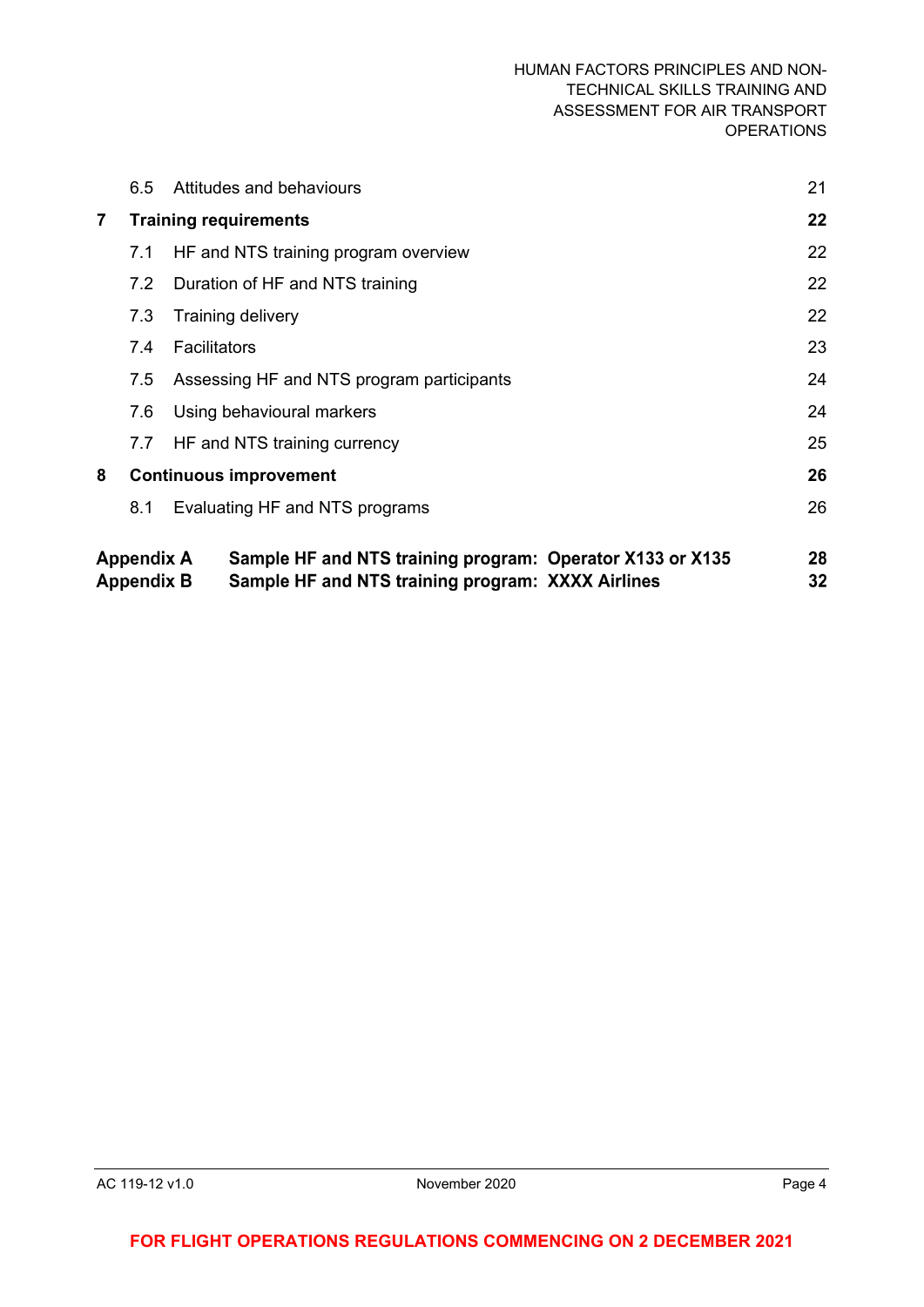## <span id="page-5-0"></span>**1 Reference material**

## <span id="page-5-1"></span>**1.1 Acronyms**

The acronyms and abbreviations used in this AC are listed in the table below.

| Acronym     | <b>Description</b>                         |
|-------------|--------------------------------------------|
| AC          | advisory circular                          |
| <b>AOC</b>  | Air Operator's Certificate                 |
| <b>CASA</b> | <b>Civil Aviation Safety Authority</b>     |
| <b>CASR</b> | Civil Aviation Safety Regulations 1998     |
| <b>CRM</b>  | <b>Crew Resource Management</b>            |
| <b>FOQA</b> | <b>Flight Operations Quality Assurance</b> |
| HF          | <b>Human Factors</b>                       |
| <b>ICAO</b> | International Civil Aviation Organization  |
| <b>LOSA</b> | Line Operations Safety Audit               |
| <b>NTS</b>  | <b>Non-Technical Skills</b>                |
| <b>SMS</b>  | Safety Management System                   |

## <span id="page-5-2"></span>**1.2 Definitions**

Terms that have specific meaning within this AC are defined in the table below.

| Term                         | <b>Definition</b>                                                                                                                                                                                                                 |
|------------------------------|-----------------------------------------------------------------------------------------------------------------------------------------------------------------------------------------------------------------------------------|
| Assessment                   | The process of observing, recording, and interpreting individual knowledge<br>and performance against a required standard.                                                                                                        |
| Air crew member              | A crew member for a flight of an aircraft (other than a flight crew member)<br>who carries out a function during the flight relating to the safety of the<br>operation of the aircraft, or the safety of the use of the aircraft. |
| Behavioural marker           | A single non-technical skill or competency within a work environment that<br>contributes to effective or ineffective performance.                                                                                                 |
| Behavioural marker<br>system | An organised set of competency descriptors, collectively representing the<br>domain of non-technical skills required for successful performance in a<br>specified role.                                                           |
| Cabin crew member            | A crew member who performs, in the interests of the safety of an aircraft's<br>passengers, duties assigned by the operator or the pilot in command of the<br>aircraft but is not a flight crew member.                            |
|                              |                                                                                                                                                                                                                                   |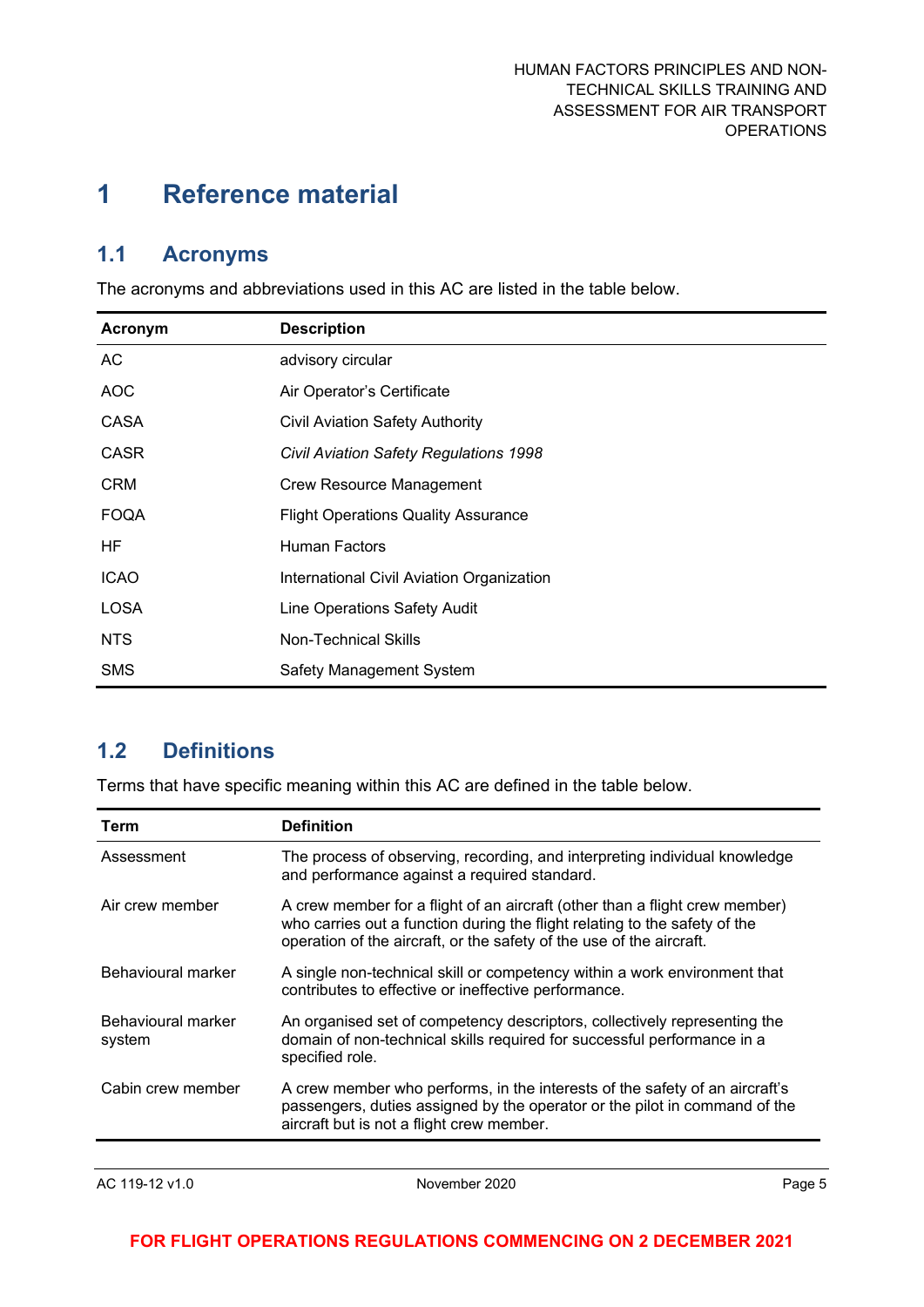| <b>Term</b>                               | <b>Definition</b>                                                                                                                                                                                                                                                                                                                                                                                                                                                                                                                                                                                                                                                                                                                                                                                                                                                                                             |
|-------------------------------------------|---------------------------------------------------------------------------------------------------------------------------------------------------------------------------------------------------------------------------------------------------------------------------------------------------------------------------------------------------------------------------------------------------------------------------------------------------------------------------------------------------------------------------------------------------------------------------------------------------------------------------------------------------------------------------------------------------------------------------------------------------------------------------------------------------------------------------------------------------------------------------------------------------------------|
| Cognitive task analysis                   | An analysis applied to modern work environments such as supervisory<br>control where the work is characterised more by mental tasks such as<br>situation assessment, decision making, and response planning and<br>execution.                                                                                                                                                                                                                                                                                                                                                                                                                                                                                                                                                                                                                                                                                 |
| Competency                                | A combination of skills, knowledge and attitudes required to perform a task to<br>the prescribed standard.                                                                                                                                                                                                                                                                                                                                                                                                                                                                                                                                                                                                                                                                                                                                                                                                    |
| Crew resource<br>management (CRM)         | A team training and operational philosophy with the objective of ensuring the<br>effective use of all available resources to achieve safe and efficient flight<br>operations.                                                                                                                                                                                                                                                                                                                                                                                                                                                                                                                                                                                                                                                                                                                                 |
| Facilitator                               | A person who enables learning in a student-centred environment by guiding<br>participants through discussions, interactions, structured exercises and<br>experiences.                                                                                                                                                                                                                                                                                                                                                                                                                                                                                                                                                                                                                                                                                                                                         |
| Flight crew member                        | A crew member who is a pilot or flight engineer assigned to carry out duties<br>essential to the operation of an aircraft during flight time.                                                                                                                                                                                                                                                                                                                                                                                                                                                                                                                                                                                                                                                                                                                                                                 |
| Human factors (HF)                        | The minimisation of human error and its consequences by optimising the<br>relationships within systems between people, activities and equipment.                                                                                                                                                                                                                                                                                                                                                                                                                                                                                                                                                                                                                                                                                                                                                              |
| Learning outcome                          | A concrete action that a student demonstrates as a result of learning. A<br>learning outcome can be a demonstration of knowledge, a skill, or an attitude.<br>Generally, learning outcomes are assessed at the course and/or program<br>levels.                                                                                                                                                                                                                                                                                                                                                                                                                                                                                                                                                                                                                                                               |
| Line-oriented flight<br>training (LOFT)   | Refers to aircrew training which involves a full mission simulation of situations<br>which are representative of line operations, with special emphasis on<br>situations which involve communications, management and leadership.                                                                                                                                                                                                                                                                                                                                                                                                                                                                                                                                                                                                                                                                             |
| Line operational safety<br>audit (LOSA)   | A behavioural observation data gathering technique, which aims to capture<br>data on the performance of flight crews during normal operations.                                                                                                                                                                                                                                                                                                                                                                                                                                                                                                                                                                                                                                                                                                                                                                |
| Non-technical skills<br>(NTS)             | The mental, social, and personal-management abilities that complement the<br>technical skills of workers and contribute to safe and effective performance in<br>complex work systems. They include competencies such as decision-making,<br>workload management, team communication, situation awareness, and<br>stress management.                                                                                                                                                                                                                                                                                                                                                                                                                                                                                                                                                                           |
| Operational safety-<br>critical personnel | Refers to:<br>(a) personnel carrying out, or responsible for, safety-related work, including:<br>(i) personnel carrying out roles that have direct contact with the physical<br>operation of aeroplanes, rotorcraft or Part 131 aircraft used in the operator's<br>Australian air transport operations, aerial work operations or balloon transport<br>operations; and<br>(ii) personnel carrying out roles that have operational contact with personnel<br>who operate aeroplanes, rotorcraft or Part 131 aircraft used in those<br>operations; and<br>(iii) personnel described as operational safety-critical personnel in the<br>operator's exposition or operations manual; but<br>(b) does not include personnel who are employed or engaged by the operator<br>(whether by contract or other arrangement) and are engaged in:<br>(i) the provision of continuing airworthiness management services for |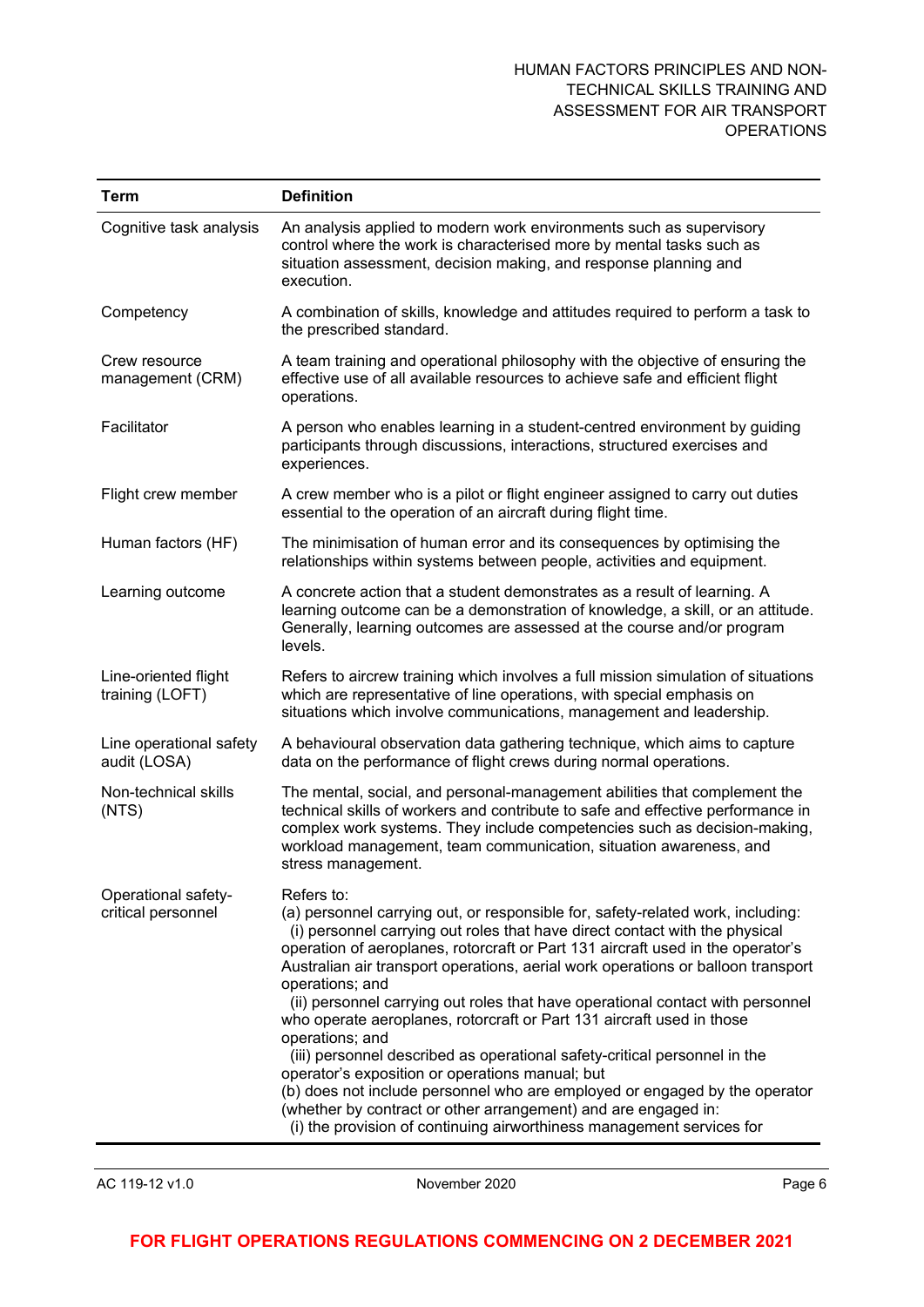<span id="page-7-0"></span>

| <b>Term</b>                       | <b>Definition</b>                                                                                                                                                                                                                                                                                                                                                                                                                                                                                                                                                                                    |
|-----------------------------------|------------------------------------------------------------------------------------------------------------------------------------------------------------------------------------------------------------------------------------------------------------------------------------------------------------------------------------------------------------------------------------------------------------------------------------------------------------------------------------------------------------------------------------------------------------------------------------------------------|
|                                   | aeroplanes, rotorcraft or Part 131 aircraft used in the operator's Australian air<br>transport operations, aerial work operations or balloon transport operations;<br>or<br>(ii) carrying out maintenance on an aeroplane, rotorcraft, Part 131 aircraft or<br>aeronautical product on behalf of an approved maintenance organisation.                                                                                                                                                                                                                                                               |
| Safety culture                    | An enduring set of beliefs, norms, attitudes, and practices within an<br>organisation concerned with minimising exposure of the workforce and the<br>general public to dangerous or hazardous conditions. In a positive safety<br>culture, a shared concern for, commitment to, and accountability for safety is<br>promoted.                                                                                                                                                                                                                                                                        |
| Safety management<br>system (SMS) | A systematic approach to managing safety, including the necessary<br>organisational structures, accountabilities, policies and procedures.                                                                                                                                                                                                                                                                                                                                                                                                                                                           |
| Safety-related work               | Any task or role that has the potential to influence the safe conduct of aviation<br>operations, through error identification, error mitigation, and/or responses to<br>emergency situations. Aviation occupations engaged in safety-related work<br>would include flight crew, cabin crew, aircraft and crew dispatchers, load<br>control staff, and planning and management roles, such as safety<br>management and flight operations.                                                                                                                                                             |
| Task analysis                     | The analysis of how a task is accomplished, including a detailed description<br>of both manual and mental activities, task duration, frequency, allocation,<br>complexity, environmental conditions, necessary clothing and equipment, and<br>any other unique factors involved in or required for one or more people to<br>perform a given task. Information from a task analysis is used for purposes<br>such as personnel selection and training, the design of tools, equipment and<br>automated systems, and the refinement of procedures such as checklists and<br>decision support processes. |
| Training                          | The process of bringing a person to an agreed standard of proficiency by<br>practice and instruction.                                                                                                                                                                                                                                                                                                                                                                                                                                                                                                |
| Training needs analysis           | The identification of training needs at employee, departmental, or<br>organisational level, in order for the organisation to perform effectively.                                                                                                                                                                                                                                                                                                                                                                                                                                                    |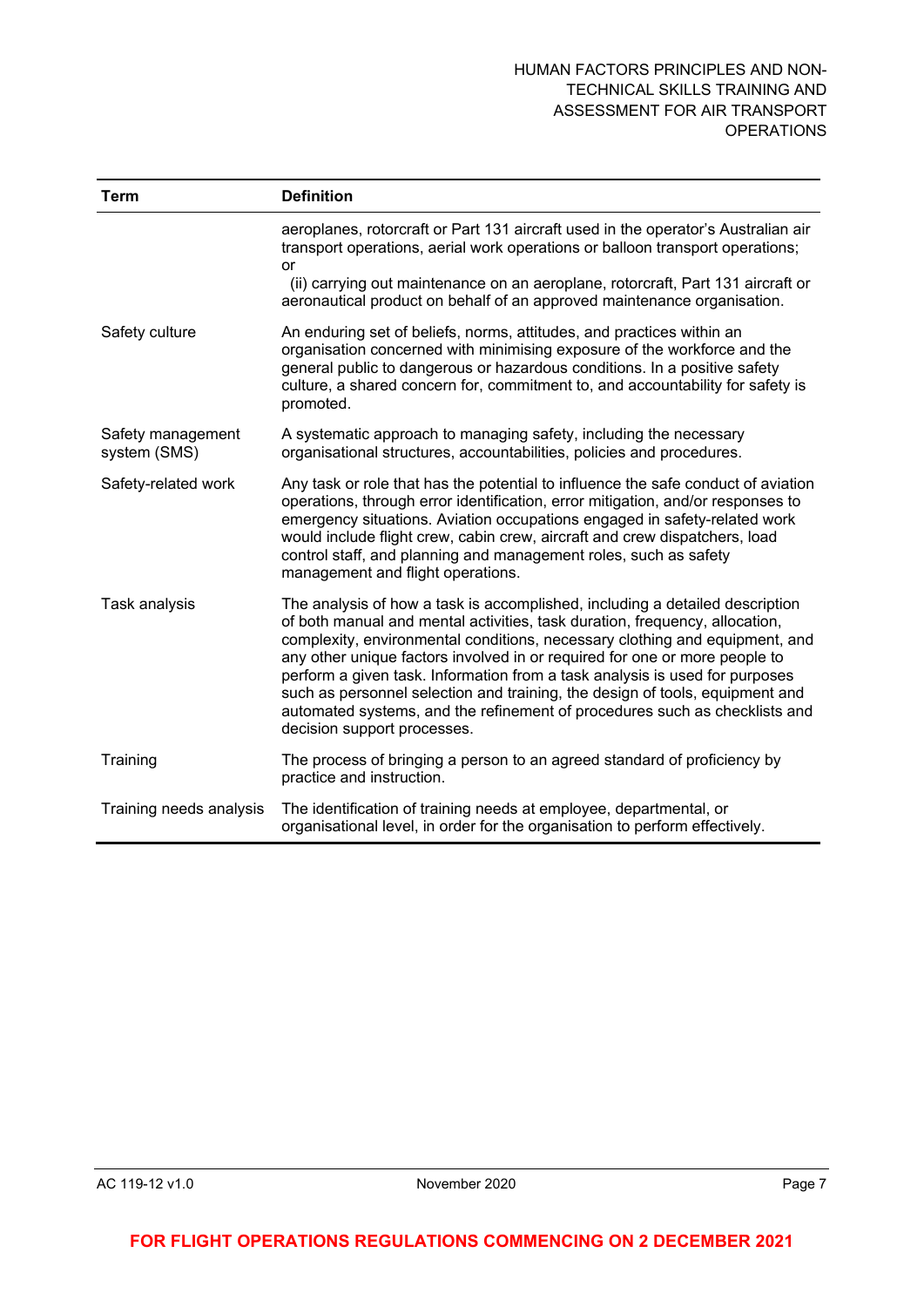## **1.3 References**

#### **Regulations**

Regulations are available on the Federal Register of Legislation website<https://www.legislation.gov.au/>

| <b>Document</b>        | Title                                                             |
|------------------------|-------------------------------------------------------------------|
| Part 61 of CASR        | Flight crew licensing                                             |
| Part 119 of CASR       | Australian air transport operators - certification and management |
| <b>Part 121</b>        | Australian air transport operations - larger aeroplanes           |
| Part 133               | Australian air transport operations - rotorcraft                  |
| Part 135               | Australian air transport operations - smaller aeroplanes          |
| <b>CASR</b> dictionary |                                                                   |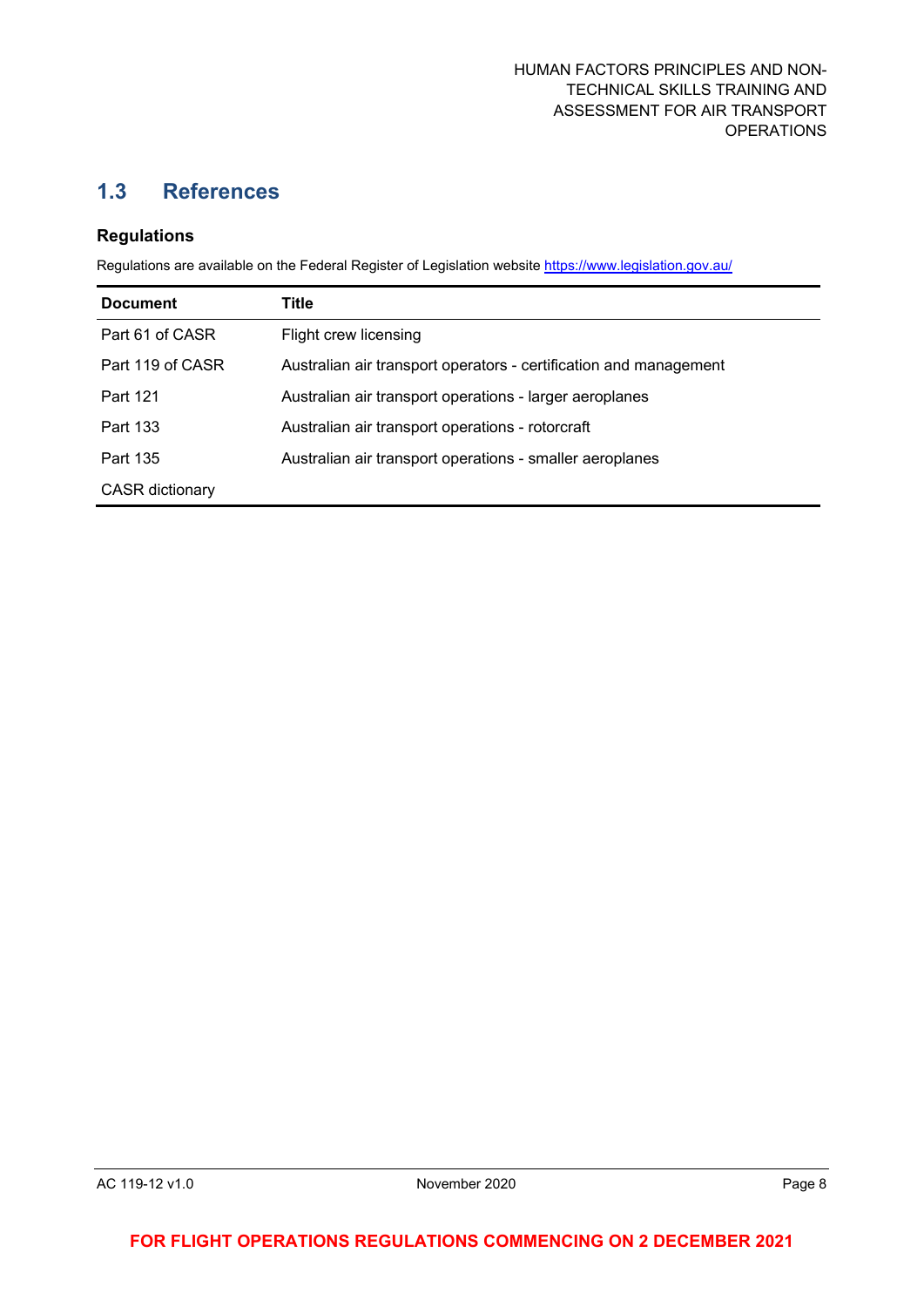#### **International Civil Aviation Organization documents**

International Civil Aviation Organization (ICAO) documents are available for purchase from<http://store1.icao.int/>

| <b>Document</b> | Title                                                                                                                        |
|-----------------|------------------------------------------------------------------------------------------------------------------------------|
|                 | Annex 6 Parts I, II & III of ICAO's Standards and Recommended Practices to<br>the Convention on International Civil Aviation |
| Doc 9859 AN/460 | Annex 19 to the Convention on International Civil Aviation "Safety"<br>Management"                                           |
|                 | Safety Management Manual                                                                                                     |

#### **Advisory material**

CASA's advisory circulars are available at [http://www.casa.gov.au/AC](http://www.casa.gov.au/ACs)

CASA's Civil Aviation Advisory Publications are available at [http://www.casa.gov.au/CAAP](http://www.casa.gov.au/CAAPs)

| <b>Document</b> | Гitle                                                                   |
|-----------------|-------------------------------------------------------------------------|
| AC 119-10       | Guide to the preparation of operations manuals and expositions.         |
| AC 119-01       | Safety Management Systems for Air Transport Operators                   |
| AC 61-08        | Teaching and assessing non-technical skills for single-pilot operations |
| CAAP 5.59a-1    | Competency Based Training and Assessment in the Aviation Environment    |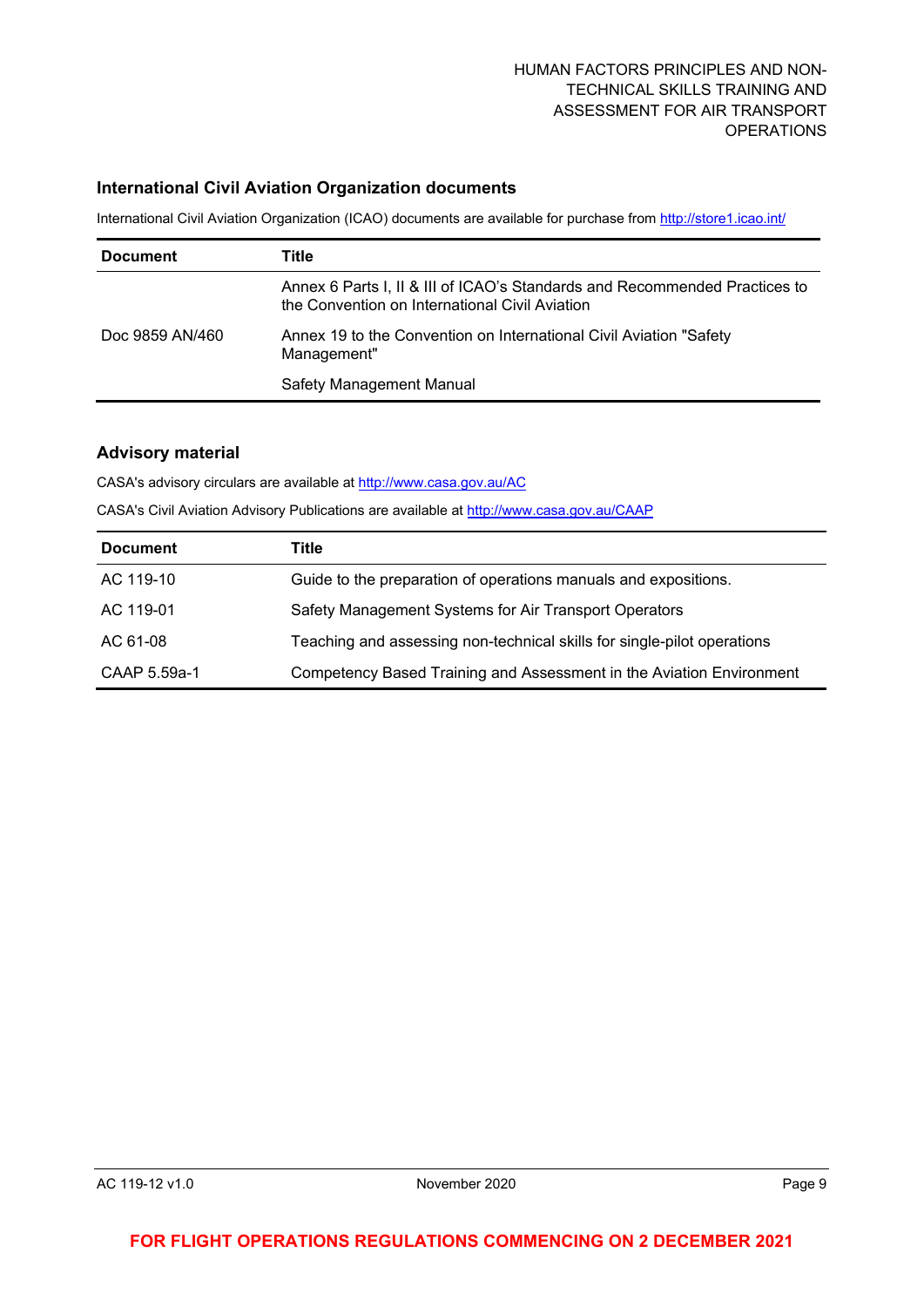## <span id="page-10-0"></span>**2 Introduction**

- 2.1.1 This AC provides guidance for operators when developing an HF and NTS program. It discusses the underlying principles. It further discusses the development of content, implementing a program and evaluating the effectiveness of the operator's program.
- 2.1.2 This AC has been structured in a similar fashion to the way an organisation may want to structure their HF and NTS training program. The first four sections in this document contain broad information relevant to all HF and NTS programs. Sections four to eight discuss elements of an HF and NTS training program in further detail. Two appendices provide examples of an HF/NTS program of operators of different size and complexity.
- 2.1.3 For individuals and teams to perform effectively in safety-critical environments, they must be proficient in technical skills (such as manipulation of aircraft controls, arming aircraft doors, marshalling, loading baggage, refuelling), and non-technical skills (NTS), such as communication, decision making, maintaining situation awareness and managing stress.
- 2.1.4 NTS training is a generic term which encompasses the host of practical human performance awareness, knowledge and skills training programmes that currently exist. In contrast to knowledge-based human factors courses, NTS training uses a contemporary approach to provide personnel with the understanding and skills required to manage all available resources (including themselves) more safely and effectively.
- 2.1.5 This publication uses the term NTS to denote the mental, social and personal management abilities that contribute to safe and efficient operations. NTS training is one example of applied human factors training.
- 2.1.6 Although NTS are sometimes referred to as "human factors", using the label "HF" to describe "NTS" can be confusing because "human factors" refers to a field of knowledge that involves optimising the relationship between a human operator and their environment. The broad domain of human factors (or ergonomics) is an applied science that considers physical, cognitive and organisational aspects of human interaction with their environment.
- 2.1.7 The International Civil Aviation Organization (ICAO) and leading aviation safety organisations have identified "system" related activities as the greatest contributor to improved aviation safety. This includes safety management systems (SMS), human factors (HF) and "data-driven oversight".
- 2.1.8 Part 119 of CASR requires air transport operators to have a program for training and assessing operational safety-critical personnel in human factors principles and nontechnical skills (regulation 119.175 of CASR). This is representative of a systems approach to HF and is reflective of the broader CASRs.

AC 119-12 v1.0 November 2020 Page 10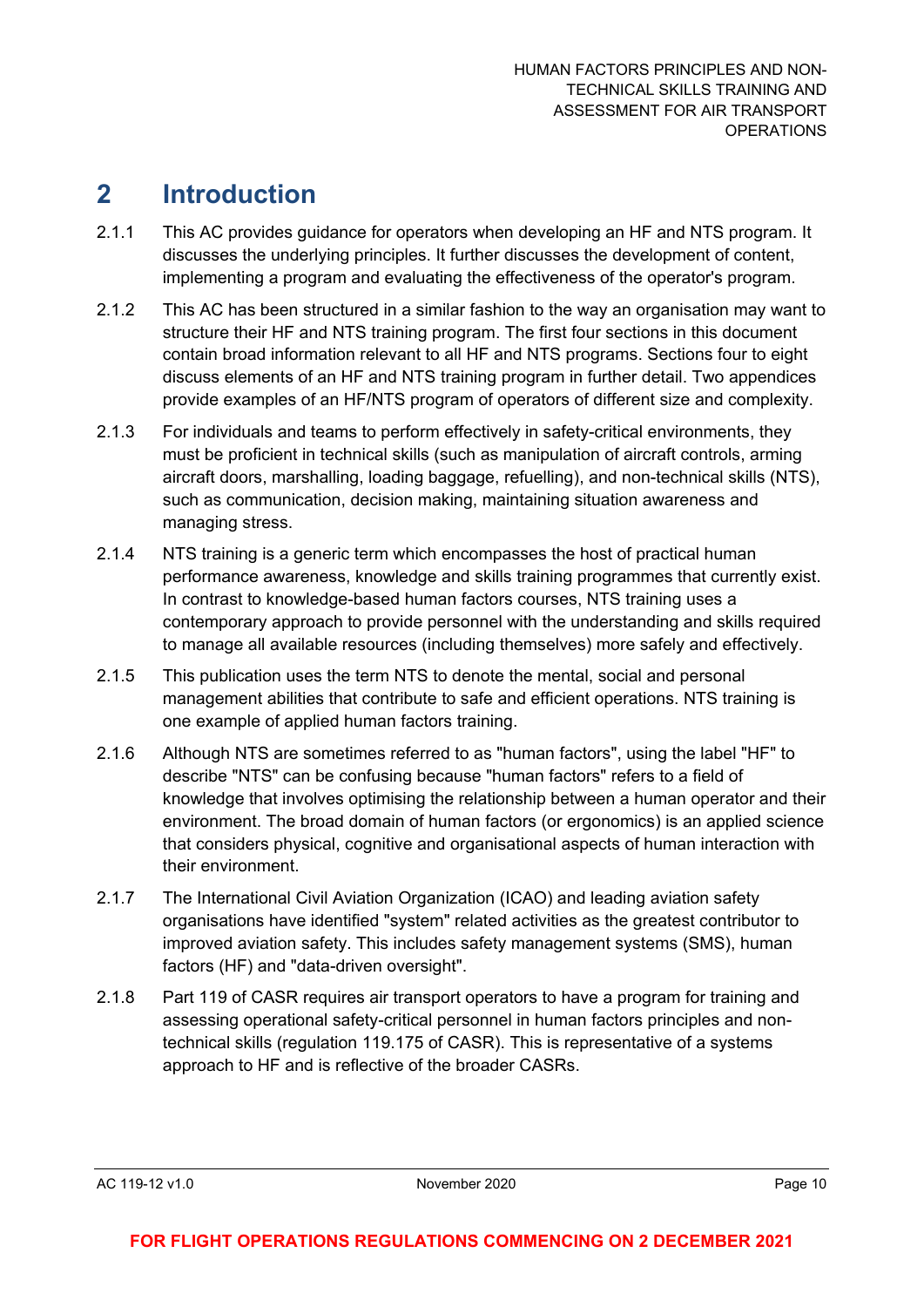## <span id="page-11-0"></span>**2.2 HF principles**

2.2.1 Training in HF principles provides personnel with knowledge of HF principles and their application in ensuring safe and efficient operations. It includes the three aspects of human interaction with their environment - physical, cognitive and organisational. Training in HF principles also provides an "awareness" level of knowledge for a broad range of human factors topics, establishing a foundation of knowledge for other safety risk management activities, including NTS training.

## <span id="page-11-1"></span>**2.3 NTS**

- 2.3.1 NTS, sometimes referred to as NOTECHS, are the cognitive, social and selfmanagement skills that complement the technical skills of workers and contribute to safe and effective task performance. They are essential for optimising safety and performance during routine work conditions, as well as for managing critical situations or emergencies.
- 2.3.2 Examples of cognitive skills are situation awareness (attending to changes in the work environment) and decision-making. Social or interpersonal skills include communication, teamwork, and leadership. Skills in self-management (personal adaptation) include the management of stress and fatigue, being able to manage and sustain one's motivational levels and other emotional reactions, as well as having/accessing the resources to prevent performance decline.

#### <span id="page-11-2"></span>**2.4 Crew resource management (CRM)**

- 2.4.1 When undertaking HF and NTS training, operators may continue to use other titles and terms such as crew resource management (CRM) or team resource management.
- 2.4.2 Historically, the most widely used strategy to train non-technical skills in aviation is known as CRM training. Because many safety-related occupations within aviation do not work as "crews", the label "NTS training" was introduced as a more general and inclusive term for this form of training. NTS training and CRM training can be considered synonymous.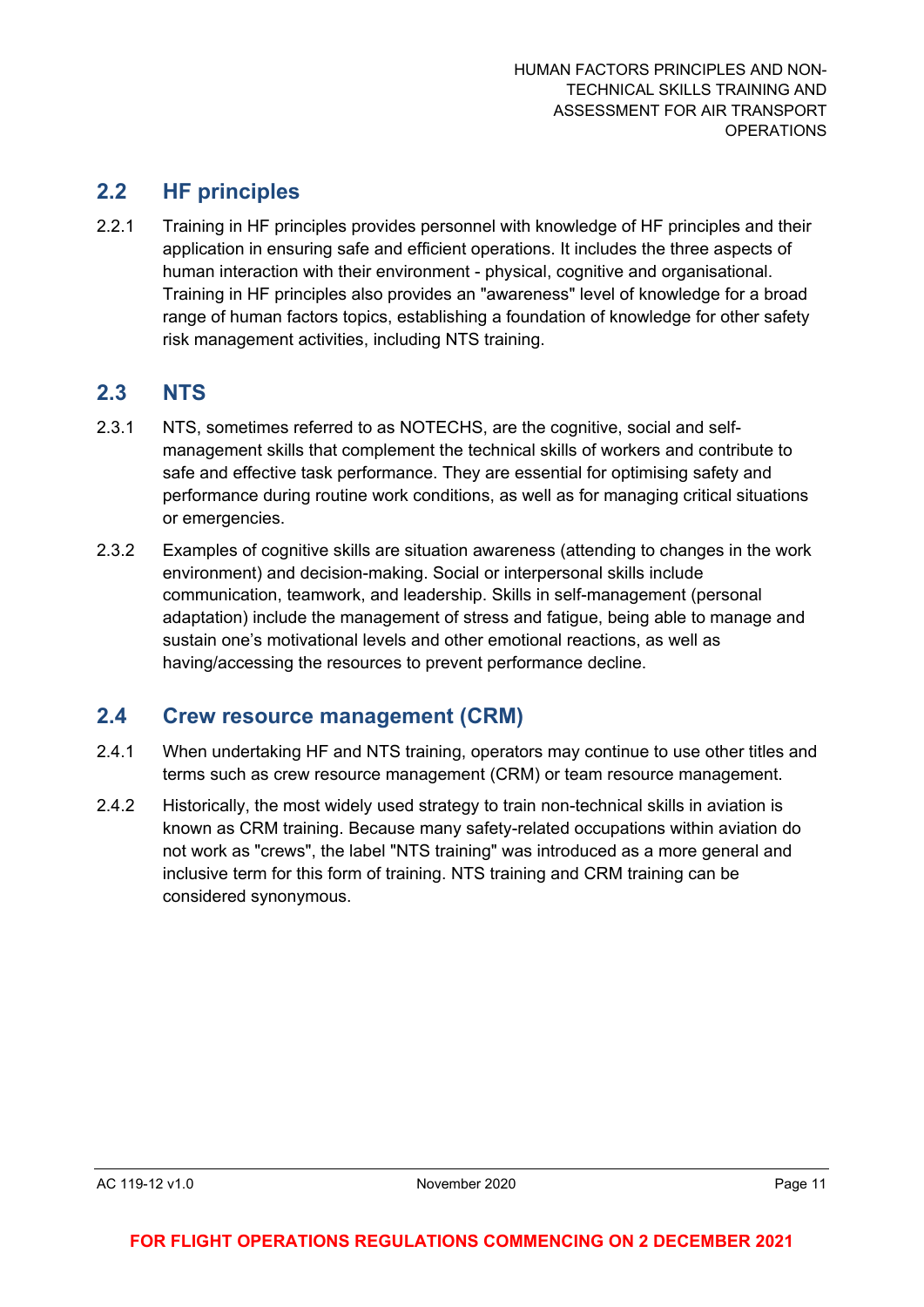## <span id="page-12-0"></span>**3 HF and NTS program considerations**

## <span id="page-12-1"></span>**3.1 Scalability and complexity**

- 3.1.1 The aviation industry is characterised by a diverse range of operating environments and activities. An HF and NTS program must be appropriate for the size of the organisation, and the nature and complexity of its operations. For legislation that is "outcome-based", the responsibility and opportunity for delivering a suitable program lies with the operator. Scalability considerations include the:
	- − size of the organisation's workforce
	- − organisational structure
	- − nature and number of interfaces
	- nature and number of locations
	- − resources available.
- 3.1.2 Operators should carry out an analysis of its activities to determine the appropriate level of resources to manage an HF and NTS program. This should include the determination of the organisational structure required to manage the program and would include considerations of who will be responsible for managing and maintaining the program.
- 3.1.3 While the requirements for an HF and NTS program are the same regardless of the size of the organisation, large sophisticated organisations may need an HF and NTS department with a dedicated team of people. In contrast, at the other end of the scale, a smaller organisation may only need the services of an HF and NTS coordinator on a part time or contractual basis<sup>1</sup>.
- 3.1.4 Provided suitable standards are achieved and maintained, operators may wish to consider the following options in relation to maximising training efficiencies:
	- Using a "mixed" employee group in training to reduce disruption and to encourage the exchange of ideas and concepts between different work groups.
	- Share training resources with other operators.
	- Negotiating the use of a larger operator's training programs and resources or implementing an "off-the-shelf" training product.
	- − Conducting modular training over an extended period to minimise employee downtime and disruption to operations (taking into consideration issues of knowledge erosion over time).
	- Utilising an external service provider if internal expertise in training delivery is limited (See Section 3.4 of this AC).

<span id="page-12-2"></span><sup>1</sup> Also refer to AC 119-10 – Guide to the preparation of operations manuals and expositions.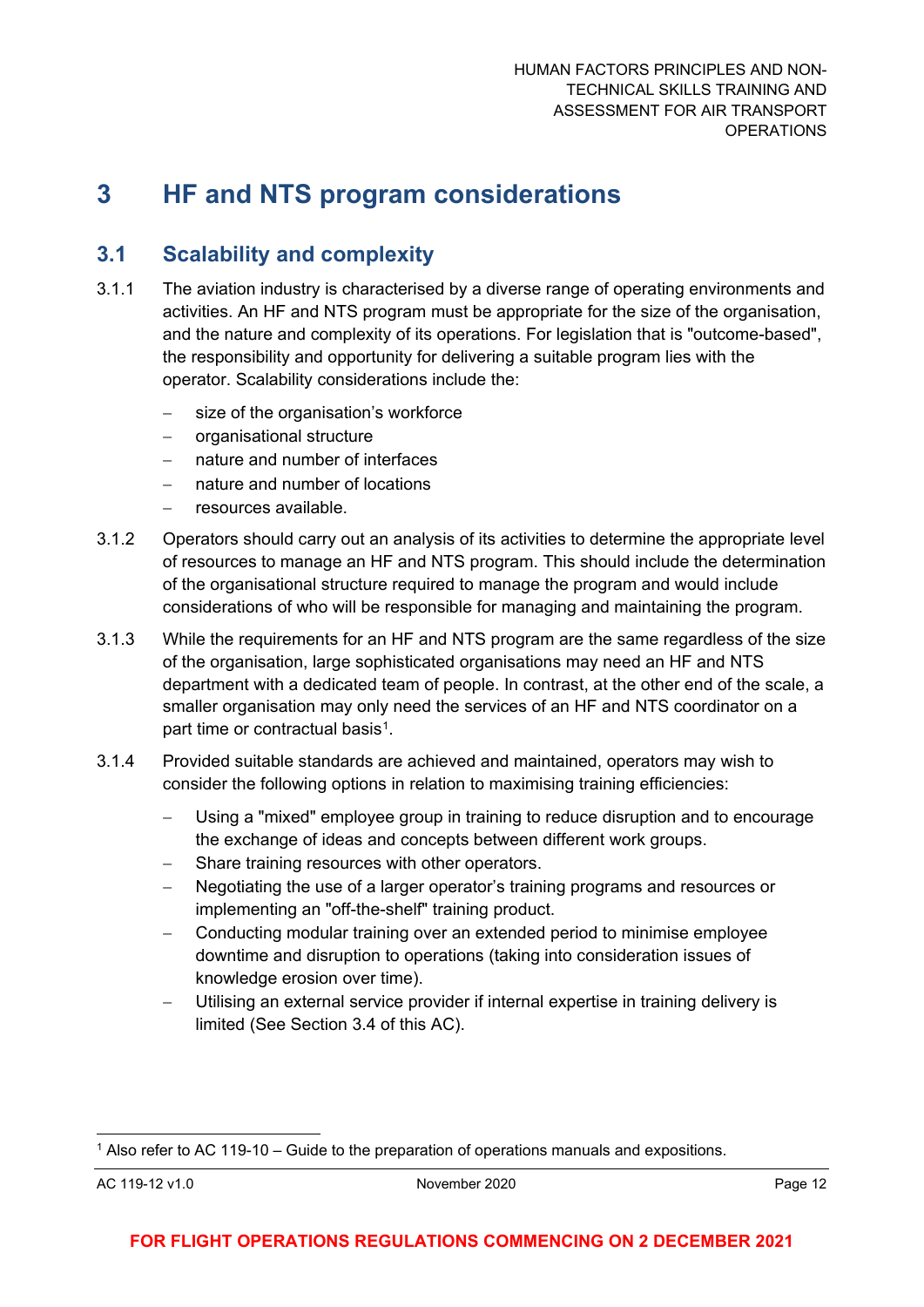#### <span id="page-13-0"></span>**3.2 Integration with a safety management system**

3.2.1 Where applicable, safety management system (SMS) processes should support a risk-based approach to HF and NTS training. An SMS can provide valuable input, though training needs analysis (chapter 5), into shaping HF and NTS training to meet operational needs and improve performance[2](#page-13-3).

## <span id="page-13-1"></span>**3.3 Integration with a training and checking system**

- 3.3.1 Wherever practicable, an HF and NTS training program should be integrated into the organisation's existing training and checking system. For example, NTS could be integrated into existing initial and recurrent training requirements. This would be particularly valuable when assessing skills, attitudes and behaviours.
- 3.3.2 For flight crew this could involve assessing NTS during simulator and/or line proficiency checks. Such integration might involve redevelopment of the existing training program and the training manual, with the advantage that the need for stand-alone HF and NTS training will be reduced.
- 3.3.3 Part 61 of CASR already requires NTS to be assessed during tests and proficiency checks. Integrating HF and NTS with a training and checking system will foster opportunities of efficiency.

#### <span id="page-13-2"></span>**3.4 Using a third-party HF and NTS training provider**

- 3.4.1 An operator may consider using a third-party HF and NTS training provider for some aspects of HF and NTS training or assessment as opposed to conducting the training and assessment itself. The operator and the applicable key personnel remain responsible for the implementation and performance of the HF and NTS training program.
- 3.4.2 Regardless of who provides the training or assessment, HF and NTS training needs to be applicable to the operator as determined by the training needs analysis (TNA: refer to section 5). External providers should be thoroughly briefed prior to the commencement of training to promote an understanding of the unique aspects of the operational environment and organisational and safety culture of the operator.
- 3.4.3 External providers should provide evidence that they have relevant knowledge and experience of HF and NTS and training and assessment.

<span id="page-13-3"></span><sup>&</sup>lt;sup>2</sup> Also refer to AC 119-01 – Safety Management Systems for Air Transport Operators.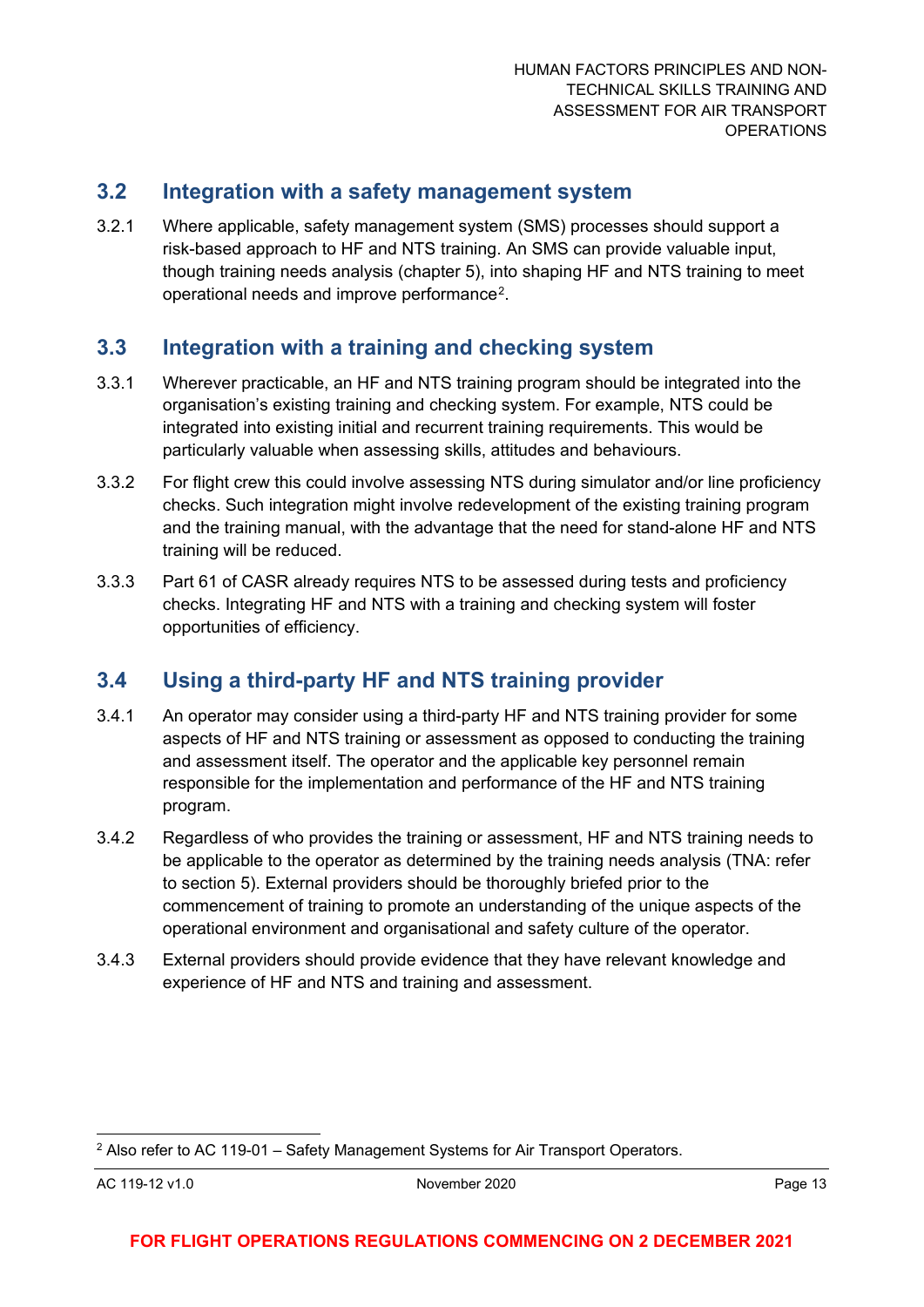#### <span id="page-14-0"></span>**3.5 HF and NTS training for contractors**

Where an external provider is used for the provision of HF and NTS training, the operator remains responsible for determining that the contractor training is suitable. It is recommended that operators detail how the contractor assessment will be conducted.

## <span id="page-14-1"></span>**3.6 Steps to develop an HF and NTS program**

- 3.6.1 There are four steps to develop an effective HF and NTS program. These steps, which are explained in section 5 - 8 of this AC, are:
	- a. Identify the training needs.
	- b. Develop the training content.
	- c. Deliver the program requirements.
	- d. Evaluate the program effectiveness.



**Figure 1: Steps to develop an HF and NTS program**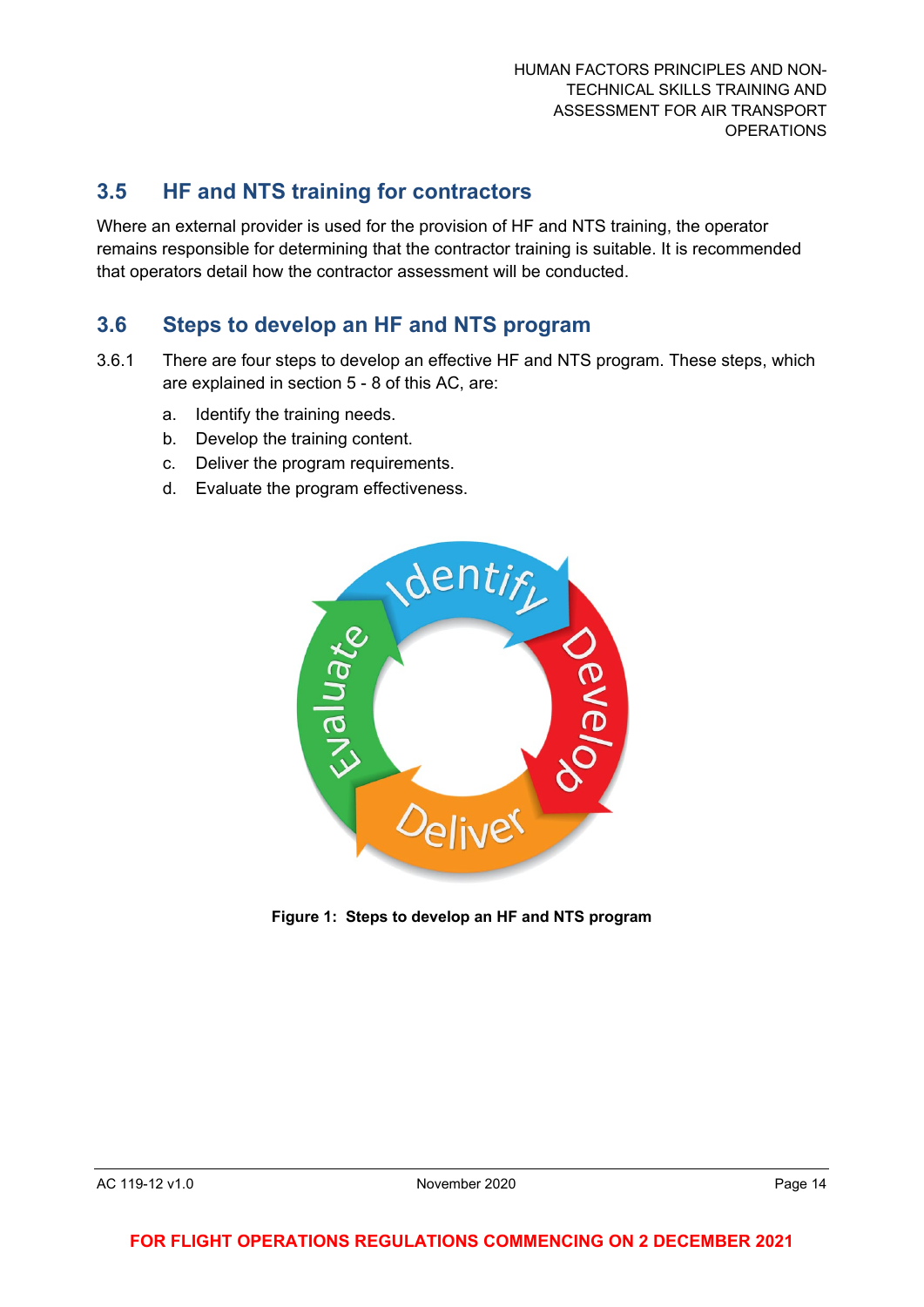## <span id="page-15-0"></span>**4 Program governance**

## <span id="page-15-1"></span>**4.1 Definition**

- 4.1.1 Governance is the overall framework within an organisation that supports the making of decisions to meet the organisation's goals and objectives. Program governance refers to the rules and procedures that are used to control its delivery and provides the overall framework for making decisions. This decision framework comprises roles and responsibilities, approval processes, work deliverables, and the workflow that ties the overall decision-making steps together.
- 4.1.2 Program governance also includes the processes that allow a program governance board to maintain control and oversight of the program.

## <span id="page-15-2"></span>**4.2 Program objectives**

- 4.2.1 Objectives are brief, high-level statements of desired achievements. These should be either process or outcome based. They give direction to the organisation and should be consistent with the organisation's safety policy<sup>[3](#page-15-4)</sup>.
- 4.2.2 Operators should define objectives for their HF and NTS training program. The objectives should reflect the strategic achievements or desired outcomes related to safety concerns around HF and NTS specific to the organisation's operational context. They may be integrated into the objectives defined as part of the operator's SMS (refer to section 3.2) or training and checking system (refer to section 3.3). The objectives should also consider any outcomes of previous evaluations of the operator's HF and NTS program.
- [4](#page-15-5).2.3 As an example, some objectives for a HF and NTS program<sup>4</sup> could be:
	- − to produce measurable evidence of improvement in safety at the organisational level
	- to ensure that all identified personnel have undertaken the required HF and NTS training within the required timeframe.

#### <span id="page-15-3"></span>**4.3 Responsibilities**

4.3.1 Accountabilities, authorities, and responsibilities relating to HF and NTS programs should be defined and documented and all staff, irrespective of level or position, should understand their responsibilities. Organisations with an implemented SMS will have this feature embedded.

<span id="page-15-4"></span><sup>3</sup> Also refer to *AC 119-01 – Safety Management Systems for Air Transport Operators*

<span id="page-15-5"></span><sup>4</sup> Also, refer to *SMS for Aviation – A Practical Guide: Safety Policy and Objectives* (Booklet 2) available on the page titled 'Safety management system resource kit' on CASA's website.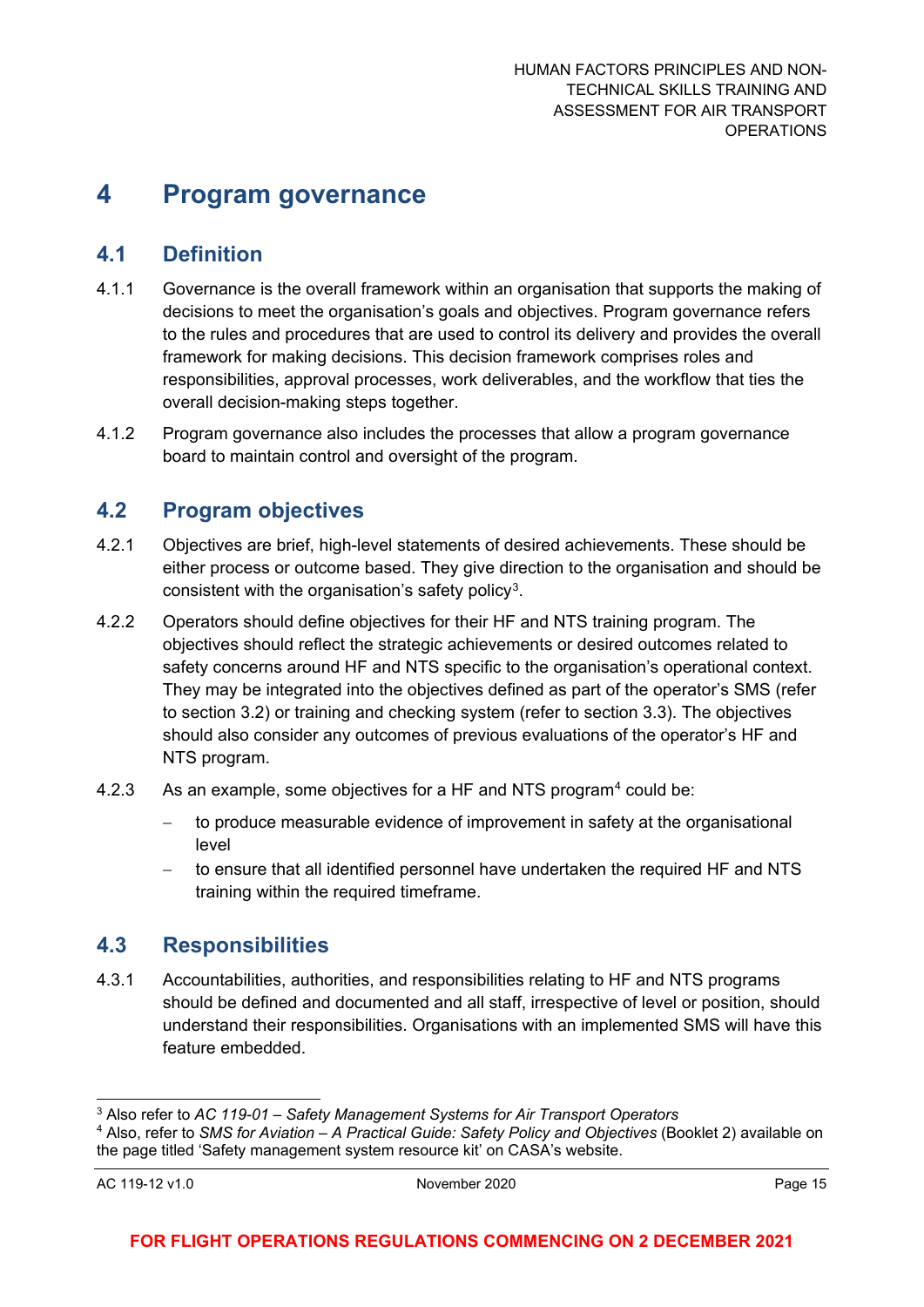- 4.3.2 The accountable manager<sup>[5](#page-16-1)</sup>, irrespective of other duties, will have responsibility for allocating the necessary resources for training and execution of the training.
- 4.3.3 An HF and NTS program manager/coordinator should be identified and may be identified by various titles. This role does not need to be a unique position, and the responsibilities of the HF and NTS program manager/coordinator may be undertaken as a secondary role by, for example, the head of training and checking or the safety manager.
- 4.3.4 The HF and NTS program manager/coordinator, irrespective of other duties, will have responsibility for:
	- − planning and facilitation of the HF and NTS program
	- − coordinating the promotion of operator requirements through induction and recurrent training
	- − identifying ongoing HF and NTS training requirements to support the program objectives.
- 4.3.5 Irrespective of other duties, facilitators, will have responsibility for maintaining their currency in HF and NTS training (refer to section 7.5) and for delivering the HF and NTS program as outlined by the operator.

## <span id="page-16-0"></span>**4.4 Record keeping**

4.4.1 Operators must maintain records<sup>[6](#page-16-2)</sup> relating to their HF and NTS Program. This includes the identified training needs, analysis, evaluations, and training records for facilitators and participants. It may be done separately or as part of another system, for example, as part of and training and checking system or an SMS.

<span id="page-16-1"></span><sup>5</sup> For the purpose of this AC, the accountable manager and chief executive officer (as defined in Part 119 of CASR) are synonymous.

<span id="page-16-2"></span><sup>6</sup> Also refer to Subpart 119.J—Records and documents of CASR.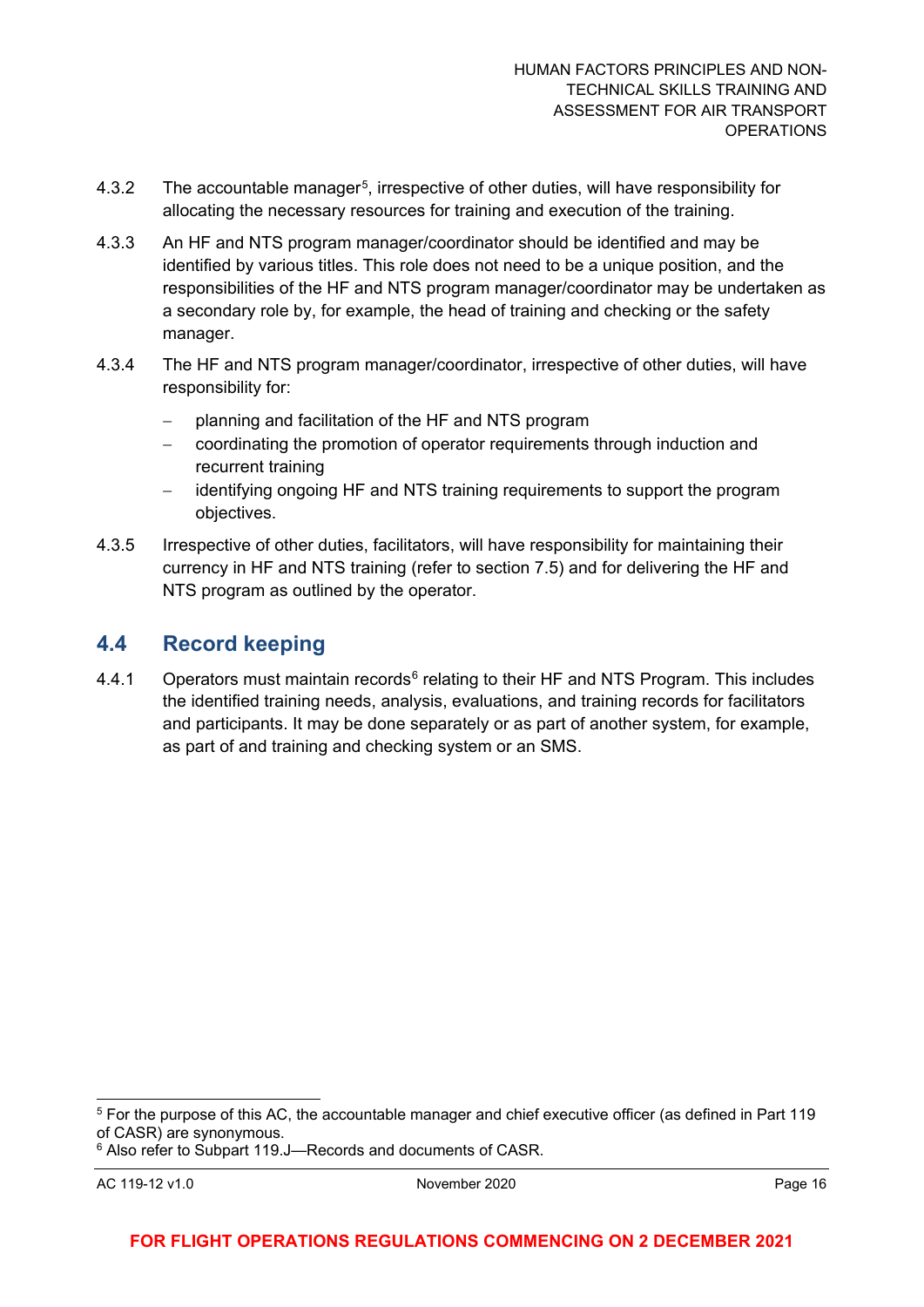# <span id="page-17-0"></span>**5 Identifying training needs**

5.1.1 To understand what training is required to be included in an HF and NTS program, an operator should consider the objectives of the training program (refer to section 4.2), which outlines the outcome desired and the competencies of personnel. A comparison of these two conditions will ultimately determine who needs training and what they need training in. This comparison is often referred to as a training needs analysis (TNA)[7](#page-17-3).

## <span id="page-17-1"></span>**5.2 Program participants**

- 5.2.1 Understanding the roles and responsibilities of the personnel that are required to participate in the HF and NTS program (as outlined in Part 119.180 and 119.185 of CASR) should help further define the training competencies. Operators might consider:
	- − the types of operations undertaken
	- − the work environment (e.g. office, flight line, aircraft)
	- not limiting the scope to operational safety-critical personnel only.
- 5.2.2 Contract staff performing safety‑critical functions will need to comply with the same requirements as permanent staff in safety-critical roles in accordance with the guidance in this AC.

## <span id="page-17-2"></span>**5.3 Identifying competencies**

- 5.3.1 Once the personnel requiring HF and NTS training have been identified, the operator should then determine their required HF and NTS competencies, even if training is provided by a third-party provider. The operator should consider any relevant known risks (e.g. incidents involving a break down in flight crew communication) to ensure they are appropriately incorporated into the training.
- 5.3.2 Operators with an implemented SMS may choose to undertake more detailed analysis of what HF and NTS competencies their personnel require. This analysis should be undertaken by someone who:
	- is familiar with the nature and objectives of HF and NTS training
	- − has current knowledge of the job requirements and context of the roles being analysed
	- understands the human factors associated with the safety events in their organisation.
- 5.3.3 By identifying issues in a workplace or work role, using "in-house" sources of information, the currency, credibility and value of the HF and NTS program are likely to be strengthened. Routine sources of information could be items such as job

<span id="page-17-3"></span> $7$  For more information on TNA, also refer to AC 119-01 – Safety Management Systems for Air Transport Operators, and SMS for Aviation – A Practical Guide: Safety Promotion (Booklet 5) available on the page titled 'Safety management system resource kit' on CASA's website.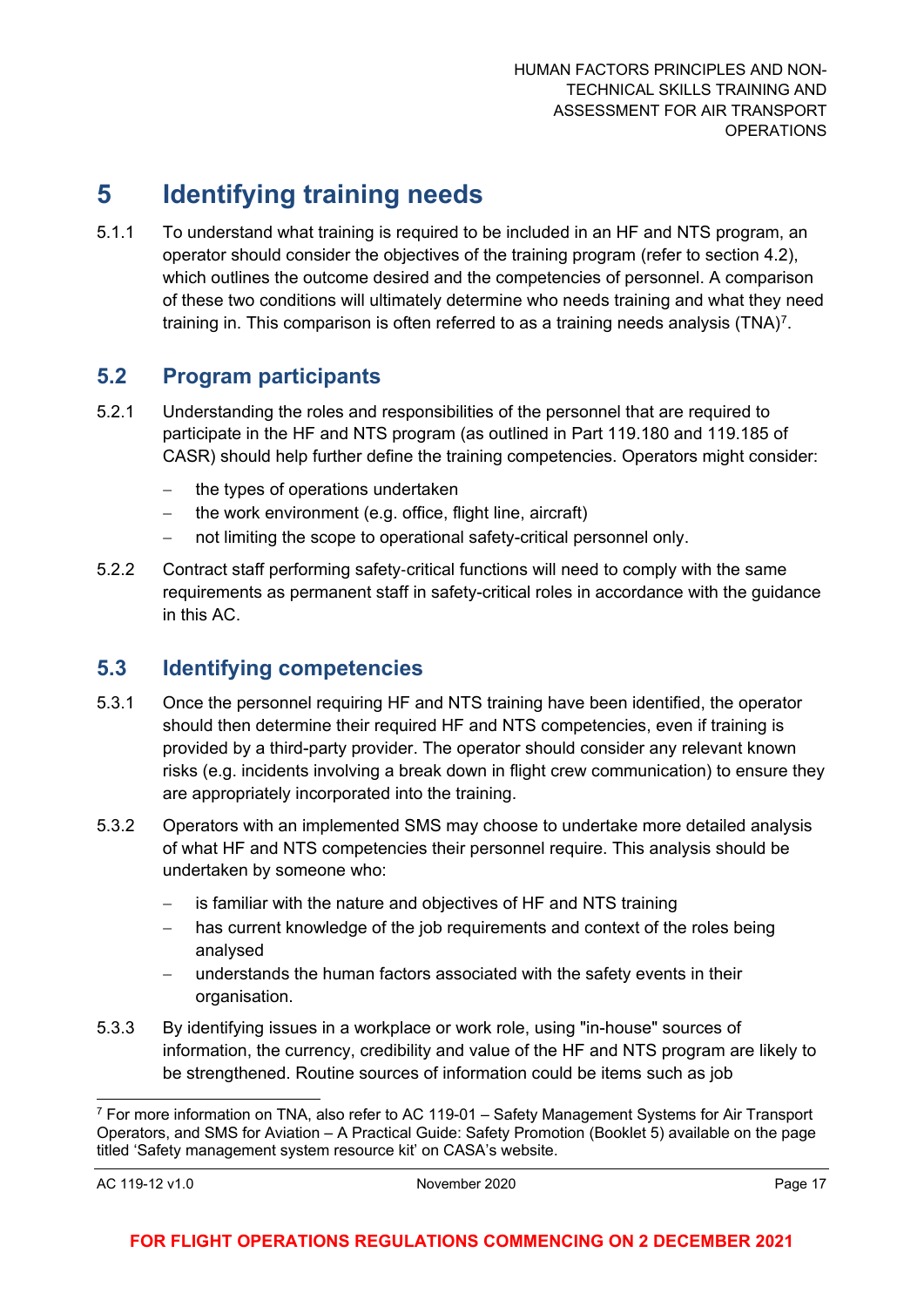assessments, audit reports, technical training program evaluations, appraisal systems and SMS outputs (e.g. occurrence reports, line-oriented safety audits (LOSA), flight operations quality assurance (FOQA)) can be useful to identify relevant information within the organisation.

## <span id="page-18-0"></span>**5.4 Tools to identify training needs**

5.4.1 There are a number of tools and techniques that an operator might choose to use to help examine existing information or to generate new information to assist in the identification of training needs. These tools vary in their sophistication from basic to quite complex. Broadly, these tools can be categorised into three types: event-based, questioning, and observation. Table 1 shows some examples of each type:

| <b>Type</b>                                                             | <b>Tools/Techniques</b>                                                                                                                                                    |
|-------------------------------------------------------------------------|----------------------------------------------------------------------------------------------------------------------------------------------------------------------------|
| Event-based analyses<br>(examining safety reports to identify patterns) | • Accident/incident analysis in one's own or<br>similar operations.<br>• Analysis of confidential reporting systems.                                                       |
| Questioning techniques<br>(seeking information directly from workers)   | Interviews: structured, unstructured and semi-<br>structured.<br>• Focus groups.<br>• Questionnaires and surveys.                                                          |
| Observational techniques<br>(watching individuals and teams at work)    | Direct: observation by trainer/researcher not<br>engaged in the work at hand.<br>• Participant: observation by a co-worker.<br>• Remote (e.g. video and audio recordings). |

**Table 1: Popular types of tools and techniques used to identify important non-technical skills**

5.4.2 It is recommended that multiple sources of information and multiple tools/techniques be used in efforts to identify required competencies. Observational techniques have the added benefit of being useful when developing assessment measures. Some more complex operators may further benefit from the use of more complex analytical tools, such as occupation analysis and cognitive task analysis. Normally, specialists would be engaged to undertake these sorts of analyses.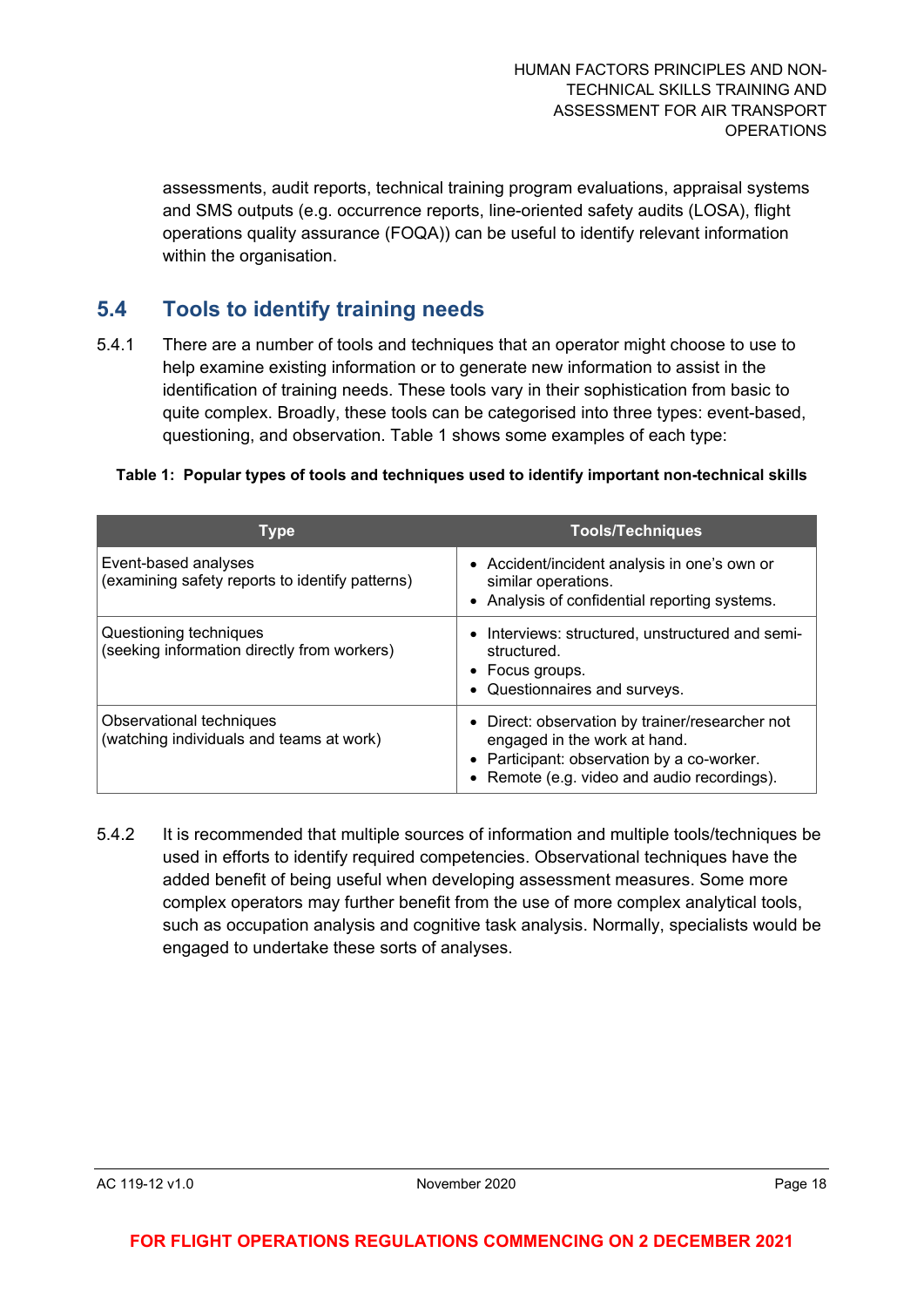# <span id="page-19-0"></span>**6 Developing training content**

## <span id="page-19-1"></span>**6.1 How to develop training content**

- 6.1.1 Once the operator has identified their required competencies, they should develop training content to address the needs. The content of an operator's HF and NTS program should aim to meet the objectives established for the HF and NTS program (refer to section 4.2). This can be integrated with other training development, such as those outlined within the operator's SMS. Most operators will choose to integrate HF principles into their NTS training program rather than having a separate program for each.
- 6.1.2 CASA has developed a suite of modules for HF and NTS training. These modules are detailed in a workbook and videos available on Safety Behaviours: Human Factors for Pilots from [CASA's website.](http://www.casa.gov.au/) As a starting point, operators could include these modules in their HF and NTS training program. The breakdown of these modules, and their relevance to different stages of training are outlined at 6.3 and 6.4 of this AC.

## <span id="page-19-2"></span>**6.2 Depth of content**

- 6.2.1 Training programs usually include multiple phases of training. For example, common phases of training include orientation training<sup>[8](#page-19-3)</sup> initial or awareness training, conversion training, upgrade training and recurrent or refresher training. With respect to HF and NTS training, the depth of training (developmental phases) and teaching methods will vary across phases and should be tailored to suit to the size, nature, and complexity of the organisation.
- 6.2.2 The outputs from a training needs analysis (TNA) should assist in the selection of HF and NTS topics to meet the operator's needs. The content of NTS training should have direct relevance to the operational safety issues encountered by participants.
- 6.2.3 Due to the "systems" nature of HF, the topics covered in HF and NTS programs are interrelated. This means that even if a topic is not identified through a TNA, that topic may still provide relevant background knowledge to support other topics identified in the TNA. Operators should ensure that core topics are not omitted from their HF and NTS training program if they are required to support other relevant topics.
- 6.2.4 Additionally, competency may not be achieved through attendance, participation, assessment in a single training activity, but may require and benefit significantly from being integrated into other aspects of training and operations. Such integration would incorporate the key principles detailed in the following sections.

<span id="page-19-3"></span><sup>&</sup>lt;sup>8</sup> Also referred to as induction training.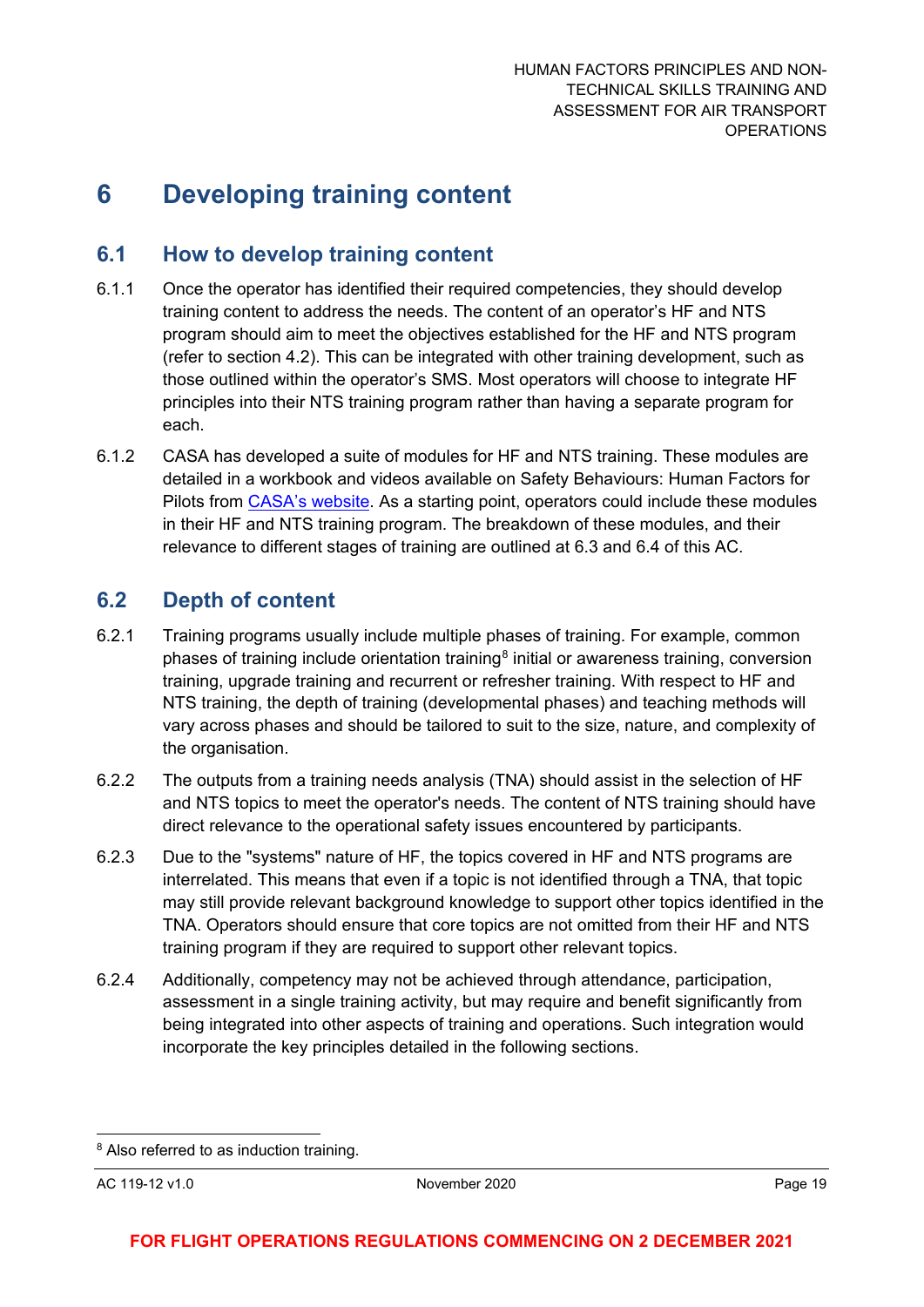## <span id="page-20-0"></span>**6.3 Knowledge**

- 6.3.1 This phase provides basic knowledge and the formation or consolidation of attitudes likely to promote appropriate safety behaviours in the workplace and more advanced understanding of important concepts. The focus of the knowledge phase is the development of practical knowledge relevant to skilled performance. This is typically provided through training in HF principles.
- 6.3.2 There are substantial training resources available that have been tailored for the aviation industry. For example, CASA has developed Safety Behaviours: Human Factors for Pilots, which contains training material specifically designed to support the implementation of HF principles training for air transport operators. The most relevant sections of this toolkit for training in HF principles include:
	- − [Resource booklet 1 Introduction](https://www.casa.gov.au/safety-management/book-page/safety-behaviours-human-factors-pilots-2nd-edition-resource-booklet-1-introduction)
	- − [Resource booklet 2 Safety culture](https://www.casa.gov.au/safety-management/book-page/safety-behaviours-human-factors-pilots-2nd-edition-resource-booklet-2-safety-culture)
	- − [Resource booklet 3 Human performance](https://www.casa.gov.au/book-page/safety-behaviours-human-factors-pilots-2nd-edition-resource-booklet-3-human-performance)
- 6.3.3 If it is relevant to the operations undertaken by the operator, the operator should also include information about design and automation. The most relevant section in this toolkit to incorporate design and automation for training in HF principles is:
	- − [Resource booklet 10 Design and automation](https://www.casa.gov.au/safety-management/book-page/safety-behaviours-human-factors-pilots-2nd-edition-resource-booklet-10-design-and-automation)
- 6.3.4 Teaching methods commonly used to achieve the knowledge phase include pre-course readings, presentations, practical exercises, detailed case studies and documentaries.

#### <span id="page-20-1"></span>**6.4 Skills**

- 6.4.1 This phase ensures that personnel have the skills required to perform tasks as desired. It builds on the knowledge gained from the previous phase to develop the ability to practically apply the knowledge. This is typically provided through training in NTS.
- 6.4.2 To be retained, skills (and concepts covered in previous training phases) must be regularly reinforced, typically via refresher training. They can also be refreshed by integrating HF principles and NTS into other training programs, such as those outlined within the operator's SMS if applicable.
- 6.4.3 The most relevant sections of the safety behaviours toolkit for training in NTS include:
	- − [Resource booklet 4 Communication](https://www.casa.gov.au/safety-management/book-page/safety-behaviours-human-factors-pilots-2nd-edition-resource-booklet-4-communication)
	- − [Resource booklet 5 Teamwork](https://www.casa.gov.au/safety-management/book-page/safety-behaviours-human-factors-pilots-2nd-edition-resource-booklet-5-teamwork)
	- − [Resource booklet 6 Situational awareness](https://www.casa.gov.au/safety-management/book-page/safety-behaviours-human-factors-pilots-2nd-edition-resource-booklet-6-situational-awareness)
	- − [Resource booklet 7 Decision making](https://www.casa.gov.au/safety-management/book-page/safety-behaviours-human-factors-pilots-2nd-edition-resource-booklet-7-decision-making)
	- [Resource booklet 8 Threat and error management](https://www.casa.gov.au/safety-management/book-page/resource-booklet-8-threat-and-error-management-and-video)
	- − Resource booklet 9 Human information processing

**Note:** Also refer to UK CAA CAP 737: Flightcrew human factors handbook.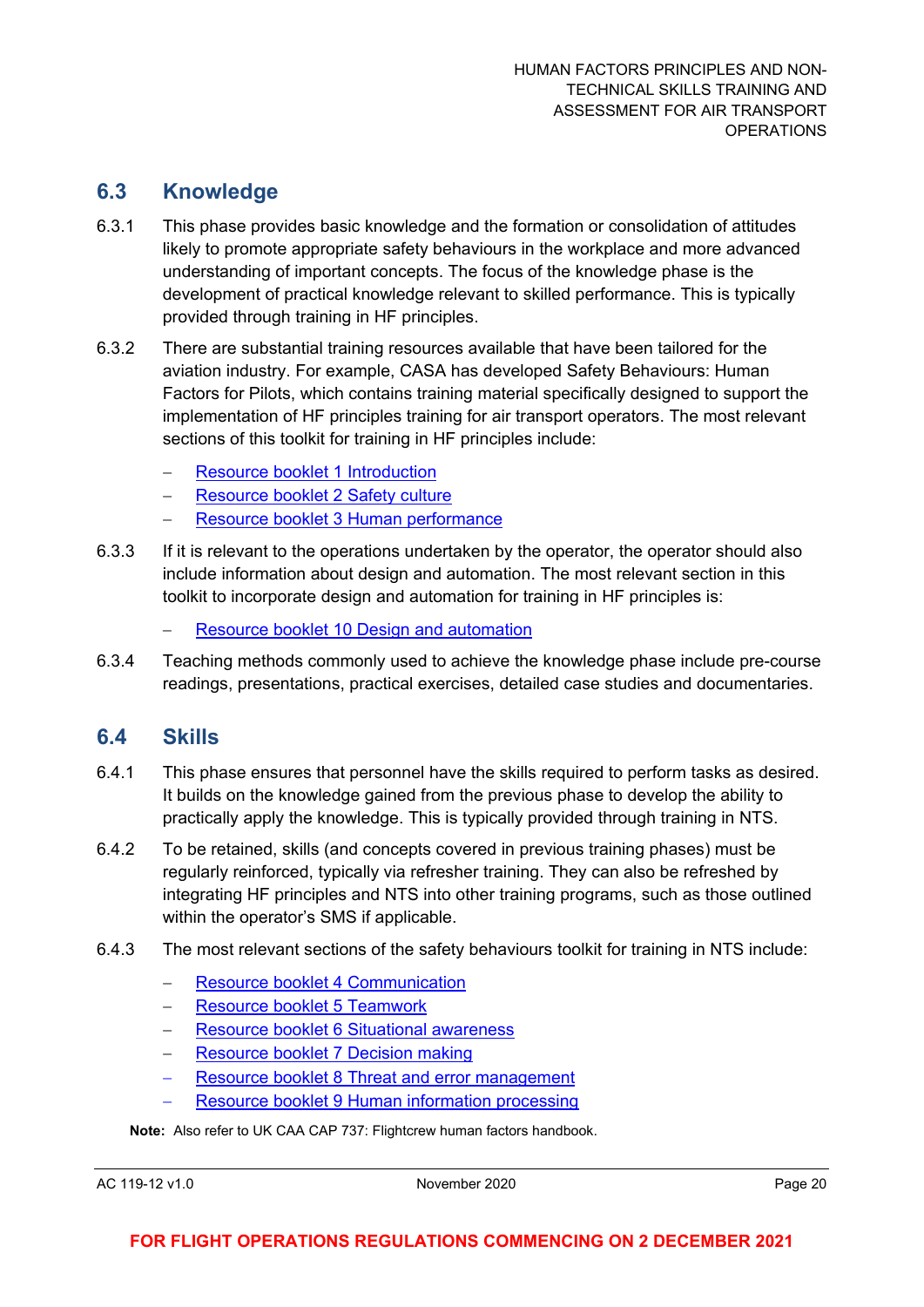6.4.4 Teaching methods commonly used to achieve the skills phase typically include classroom-based learning with practical exercises and detailed case studies. When using a case study from within their organisation, operators should consider the relevance of the scenario (i.e. is it still valid?), the contributing factors in the event (i.e. does it contain issues identified in the training?), and the culture of the organisation (i.e. the event is used as a learning exercise, not to apportion blame).

## <span id="page-21-0"></span>**6.5 Attitudes and behaviours**

6.5.1 The knowledge and skills developed through the HF and NTS training program aim to establish and foster specific attitudes and behaviours in personnel. The attitude is formed by the knowledge gained regarding HF and NTS combined with the individual's feelings and values. These attitudes, combined with the organisational culture, translates into achieving the desired behaviours. These behaviours should be encouraged and reinforced through normal daily operations, and through other periodic training and checking activities.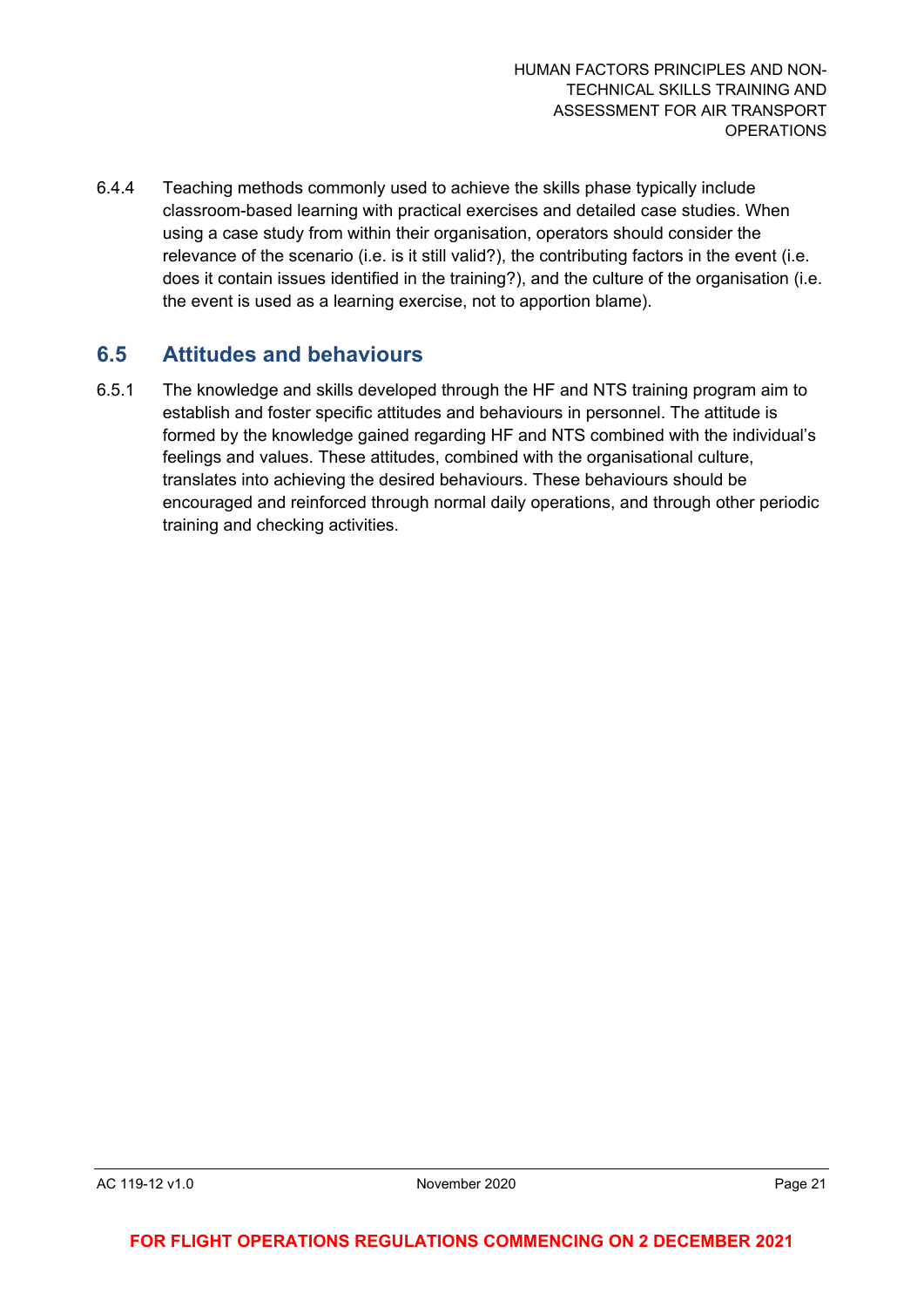# <span id="page-22-0"></span>**7 Training requirements**

#### <span id="page-22-1"></span>**7.1 HF and NTS training program overview**

- 7.1.1 The HF and NTS training program should define the training methods, objectives, and resources related to HF and NTS training within the context of the organisation.
- 7.1.2 Theory training and assessment is best is suited to provide an overview of HF principles and an introduction to NTS. Such training could be conducted through traditional classroom delivery and other methods such online training, virtual classroom or selfstudy methods.
- 7.1.3 Practical NTS training and assessment for flight crew could be incorporated in flight and/or into simulator training or systematic observation of on-the-job performance by specialist trainers with the goal of enhancing skills. Though the use of high-fidelity simulation is common with larger operators, there is compelling evidence to suggest that the use of low-fidelity simulation affords inexpensive and effective approaches to skills-based training which may be of value to smaller, less complex operations.
- 7.1.4 Practical NTS training for cabin crew and other operational safety-critical personnel could be incorporated into existing initial and ongoing training and checks, and technical tasks. For example, training and assessing aircrew in winching operations could focus on the technical task of operating the winch, but would also include NTS, such as communications and teamwork requirements to safely complete the task.

## <span id="page-22-2"></span>**7.2 Duration of HF and NTS training**

- 7.2.1 Operators should define the duration of the HF and NTS training based on their TNA and business requirements. In determining an appropriate duration, operators should consider the most effective way to deliver the training to the required personnel. Training could be delivered in a single consolidated training event, especially for induction training, or over a longer period via separate modules.
- 7.2.2 Where HF and NTS training or assessment requirements are integrated into existing technical training, operators should ensure that the nature and duration of the training is suitable.

## <span id="page-22-3"></span>**7.3 Training delivery**

- 7.3.1 Knowledge Training Operators should consider what training and assessment methods are most appropriate for the nature of their operations. Knowledge training could be completed via:
	- − a traditional classroom setting
	- − online training
	- virtual classroom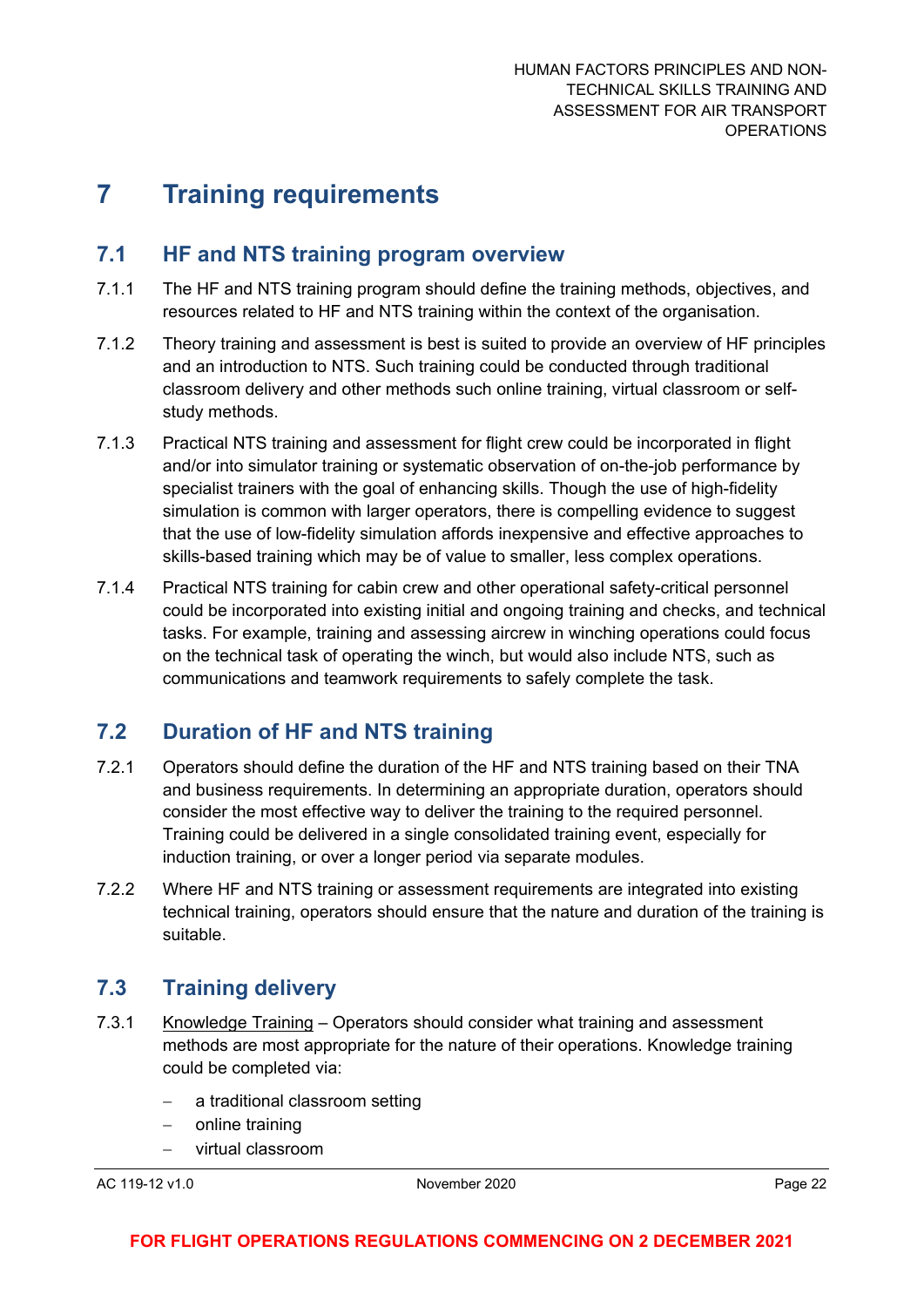- − self-paced learning
- − case study briefings / presentation
- − a combination of any of the above.
- 7.3.2 Delivery to different occupational groups HF and NTS knowledge training provides a valuable opportunity to bring together participants with different experience, backgrounds, knowledge, beliefs and opinions. Such diversity is generally considered to have many advantages (including increased mutual understanding) and operators should consider including difference occupational group in a HF and NTS training course. Where appropriate, members of extended or dispersed teams may be involved in combined training, reinforcing the "one team/crew concept" and increasing mutual understanding and respect. It is possible that not all team members are part of the same organisation. For example, aerodrome staff, fuellers, ATC or contracted ground handlers.

## <span id="page-23-0"></span>**7.4 Facilitators**

- 7.4.1 The way training is facilitated and identifying the right people to become facilitators is essential to the acceptance and success of HF and NTS training programs by participants.
- 7.4.2 Generally, delivery of HF and NTS training benefits from "peer" facilitators who also have undergone specialised HF and NTS training. Peer facilitators know the operational context, they speak the language, and they are usually someone respected by the cohort being trained. Facilitators with recent or current operational experience usually understand the professional and safety cultures of their organisation.
- 7.4.3 HF and NTS facilitators are not necessarily required to hold formal qualifications in HF or NTS. They should, however, have an interest (the right attitude and behaviours) in HF and NTS, possess suitable communication, instructional and presentation skills, and hold sufficient operational experience to facilitate conversations around operational issues (the right knowledge and skills).
- 7.4.4 Facilitators may require additional training to ensure they:
	- have sufficient depth of knowledge in human factors to respond with authority to related questions that may arise during HF and NTS training
	- − understand the principles underlying effective facilitation and the training of small groups
	- − present course material in a variety of ways and conduct exercises, administer activities and maintain discussions.
- 7.4.5 Operators should define facilitator currency requirements to ensure they maintain suitable instructional skills and relevant HF and NTS knowledge to deliver HF and NTS training.

AC 119-12 v1.0 November 2020 Page 23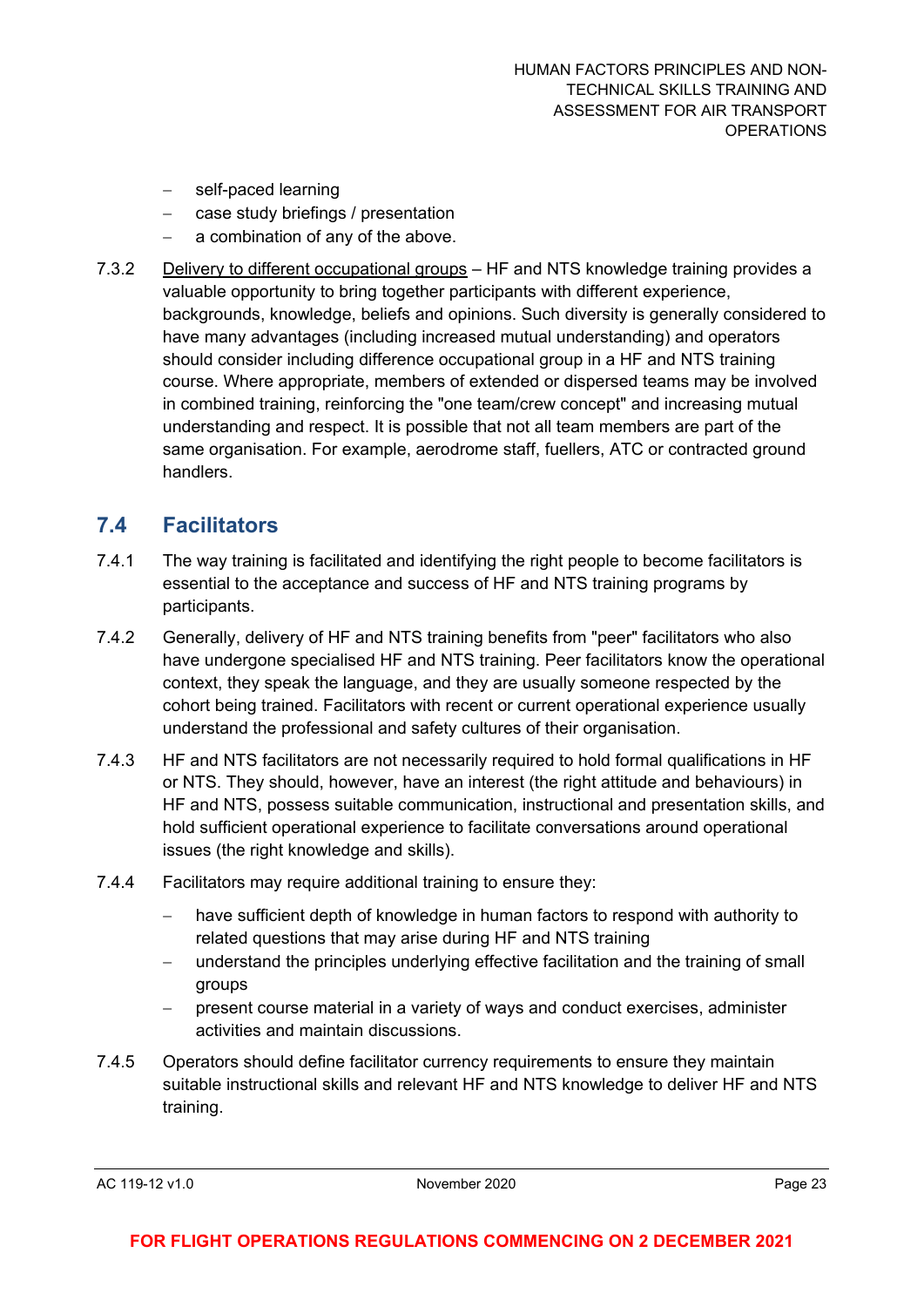7.4.6 If the operator chooses to use a third-party provider to deliver their HF and NTS training, they should ensure that the third-party provider's facilitators are suitably qualified and experienced, know the operational context and speak the language used by the cohort being trained<sup>9</sup>.

## <span id="page-24-0"></span>**7.5 Assessing HF and NTS program participants**

- 7.5.1 Operators should consider conducting both theoretical and practical assessments for HF and NTS. Ideally, a practical assessment of NTS should be integrated into the routine performance evaluation activities and processes established for technical skills. This evaluation is best conducted in the actual or simulated workplace e.g. aircraft, cabin, hangar, ramp etc.
- 7.5.2 Where practical elements have been incorporated into classroom training, facilitators could assess participants through observation of the participant's interaction and/or participation in group activities or discussions. Another technique is direct assessment of practical skills, which includes task-based evaluation, process creation (checklists) and completion (performance).<sup>[10](#page-24-3)</sup>

## <span id="page-24-1"></span>**7.6 Using behavioural markers**

- 7.6.1 Behavioural markers in aviation are commonly used in training and assessing HF and NTS. While behavioural markers are not essential for the assessment of NTS, incorporating behavioural markers into technical training is an effective method to assess NTS and the outcomes of an HF and NTS program.
- 7.6.2 Behavioural markers were initially developed as a by-product of CRM training. They are descriptions of observable, non-technical behaviours that are present in teams or individuals, which contribute to superior or substandard performance within the work environment. As they outline behaviours, they generally describe an action(s) that an employee would perform, which is an example of their approach, in this case, to safety when conducting a work-related task. They are not an attitude or personality trait, with a demonstrated, causal relationship to performance. Not all behavioural markers have to be present in all situations.
- 7.6.3 Behavioural markers can be incorporated into practical, technical training and assessment to assess a participant's NTS and behaviours as they apply to the technical task. They are usually structured into a set of categories with various sub-components.

<span id="page-24-3"></span><span id="page-24-2"></span><sup>9</sup> Relevant resources include the CASA publications on Teaching and Assessing Single-Pilot Human Factors and Threat and Error Management (AC 61-08 Competency Based Training and Assessment in the Aviation Environment (AC 5.59a–1(0)), and Safety Behaviours: Human Factors for Pilots (refer to Reference section). See also the UK CAA publication on The Crew Resource Management Instructor (CRMI) and Crew Resource Management Instructor Examiner (CRMIE) Accreditation Framework.  $^{10}$  Also refer to UK CAA Standards Document 29: Guidance on the requirements for the training and testing of Human Factors for Flight crew under EASA Part ORO and EASA Part FCL.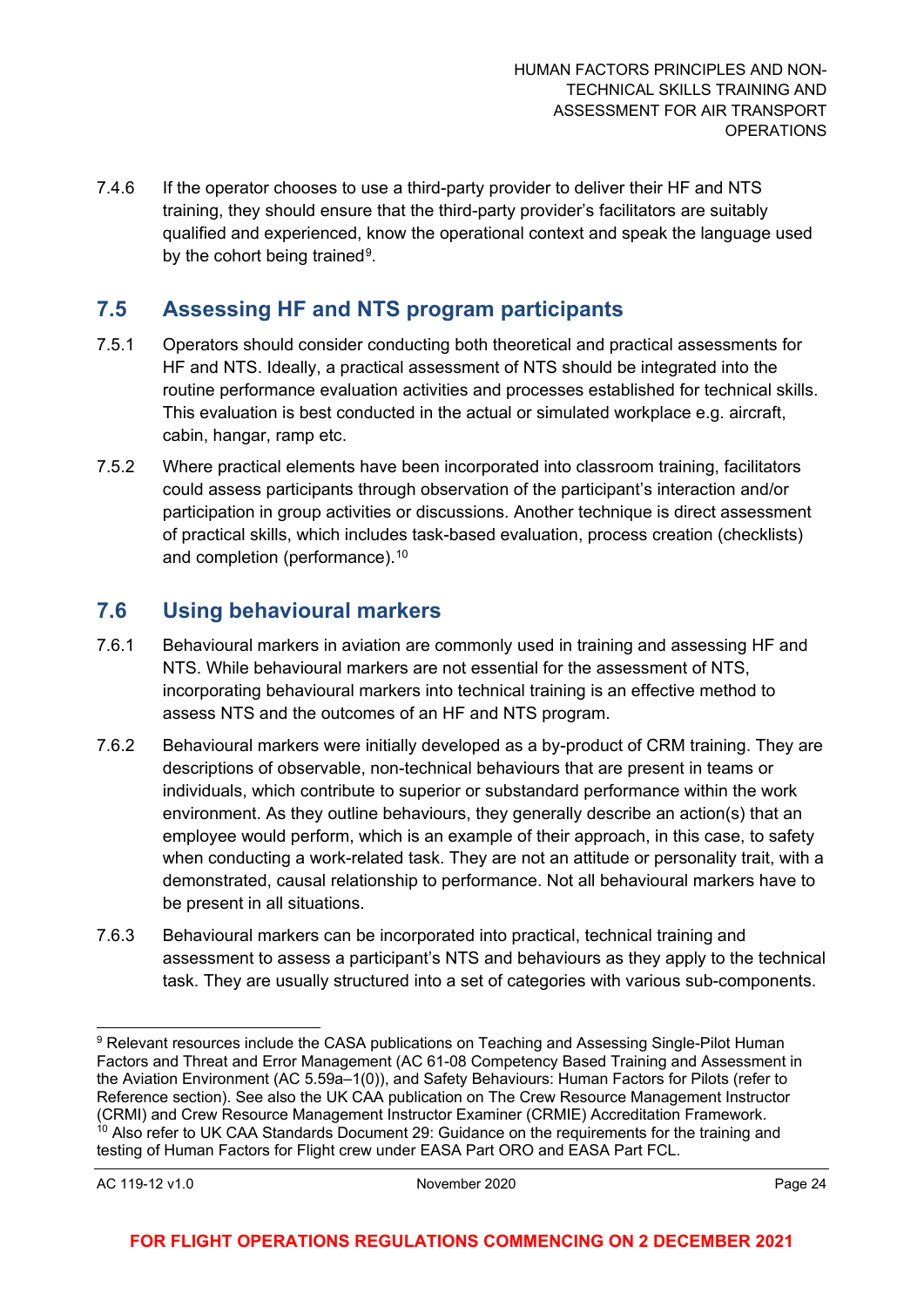- 7.6.4 Line operations safety audit (LOSA $11$ ) is a well-known safety tool that utilises a behavioural maker system to support an understanding of flight crew behaviour and its situational context during normal operations. Where in place, LOSA is a useful program that can be used to support development and continuous improvement of an operator's HF and NTS program.
- 7.6.5 Less complex operators may not need to use a stand-alone behavioural marker system but could instead simplify appropriate markers for their own use and integrate them into existing activities where possible.

## <span id="page-25-0"></span>**7.7 HF and NTS training currency**

- 7.7.1 The operator's HF and NTS training program should state that operational safety-critical personnel are required to have completed initial HF and NTS training in accordance with regulation 119.180 and 119.185 of CASR. They also require details on such training to be included in the operator's operations manual/exposition.
- 7.7.2 Operators should determine their currency requirements for both HF and NTS knowledge and practical training and assessment. An operator's currency requirements may differ across different types of safety critical personnel, and the operator should consider the function and roles of each position when determining an appropriate interval between training and assessment events.
- 7.7.3 A simple currency schedule, at the operator's discretion, where all knowledge training content is required to be covered and assessed at defined intervals (i.e. once every two years) might suffice. Alternatively, operators may choose other currency schedules, such as a cyclic training and assessment schedule. A cyclical training schedule would cover a sub-set of the course content at more frequent intervals with the intent that all content is covered over an extended period (e.g. annual refresher training where all course content is covered over a three-year period).
- 7.7.4 The operator's training program should detail the required actions if safety-critical personnel become uncurrent including the limitations on the performance of safety critical duties.

<span id="page-25-1"></span><sup>11</sup> International Civil Aviation Organization. (2002). *Line Operations Safety Audit (LOSA)* (Doc 9803 AN/761). Montreal: ICAO.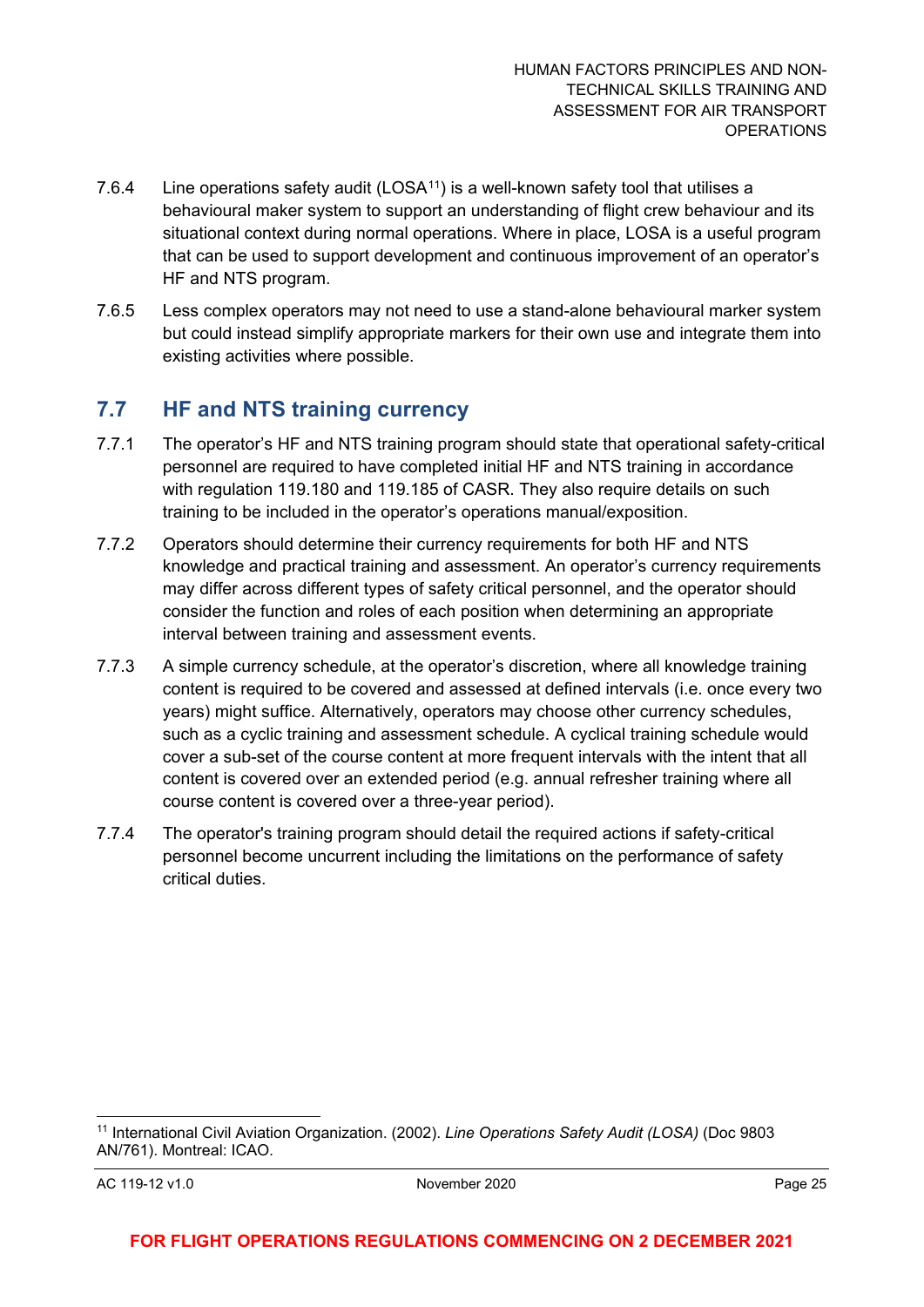## <span id="page-26-0"></span>**8 Continuous improvement**

## <span id="page-26-1"></span>**8.1 Evaluating HF and NTS programs**

- 8.1.1 Continuous improvement can be a very useful tool in what is known as "washback", in which operators use the data from the evaluation of the program to feed back into the design, improving it, tweaking it, adjusting it to not only make it more suitable, but also more up-to-date, economic (time and cost saving), and effective.
- 8.1.2 Maintaining and continuously improving the HF and NTS program is an ongoing journey as the organisation itself and the operational environment will be constantly changing. Operators should evaluate their HF and NTS programs by determining whether their objectives have been achieved. This evaluation should consider "Where are we at present?" and "Where do we want to be?".
- 8.1.3 Where possible, the evaluation of an HF and NTS program's effectiveness should be conducted as part of the operator's SMS assurance processes. It should be based on recognised and systematic sources of information, such as pre- and post-training surveys examining the safety-related attitudes and behaviours of employees, as well as operational or simulator performance data.
- 8.1.4 One useful framework for evaluating the effectiveness of an HF and NTS program consists of four parts:
	- the **reaction** of students what they thought and felt about the training
	- − degree of **learning** the resulting increase in knowledge and skills
	- **behaviour** change the extent learning is being applied back on the job, and
	- − **organisational results** the effects on the business or the operating environment due to the participant's performance.
- 8.1.5 All four parts should be measured to determine the extent of learning outcomes. The challenge of such an evaluation is that complexity and cost of measurement tends to increase as more components are adopted. For each part, operators should consider:
	- − **Reactions –** Participants' reactions to the training can be gauged via a simple questionnaire. This typically involves simple questions about interest in the training, its relevance, quality of presentation and materials, its effectiveness, and general comments about any aspect of the course.
	- − **Learning –** This refers to how well the concepts were understood and retained have the participants acquired the relevant knowledge and skills? This can be assessed using pre- and post-course administration of a knowledge quiz, through practical examples and evaluation tasks during HF and NTS training.
	- − **Behaviour –** Evaluations at this level assess whether knowledge and skills learnt in training transfer to on-the-job behaviour. A widely used technique for assessing non-technical skills in flight crew is the use of observational rating scales using behavioural markers such as LOSA (also, refer to section 7.6).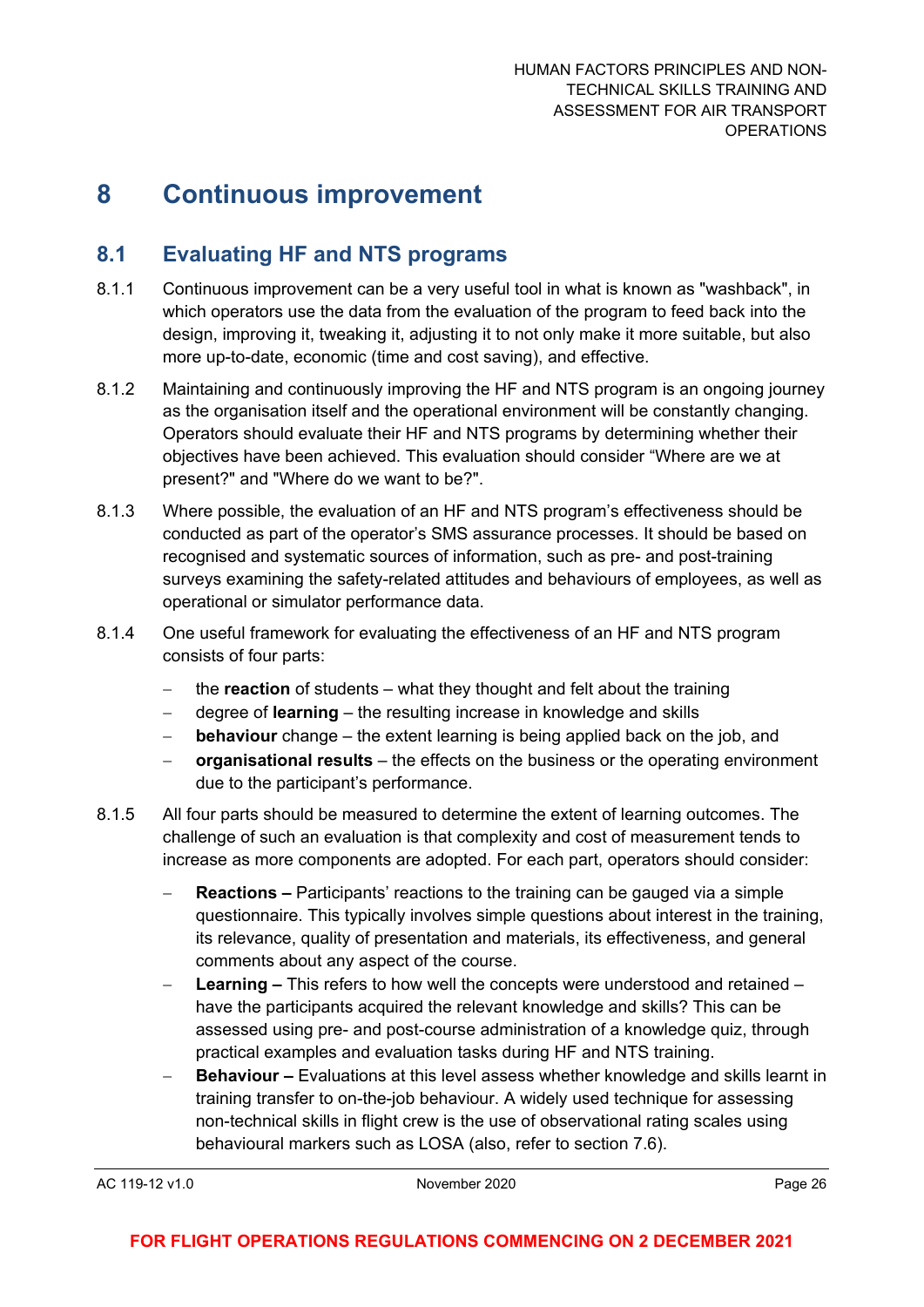− **Organisational results –** This is typically measured by an operator's achievement towards the objectives of the HF and NTS program. Activities which can provide information about this include analyses of organisational safety data, safety surveys conducted on a periodical basis, and outcomes of behavioural markers or LOSA programs.[12](#page-27-0)

<span id="page-27-0"></span><sup>&</sup>lt;sup>12</sup> Also refer to AC 119-01 – Safety Management Systems for Air Transport Operators.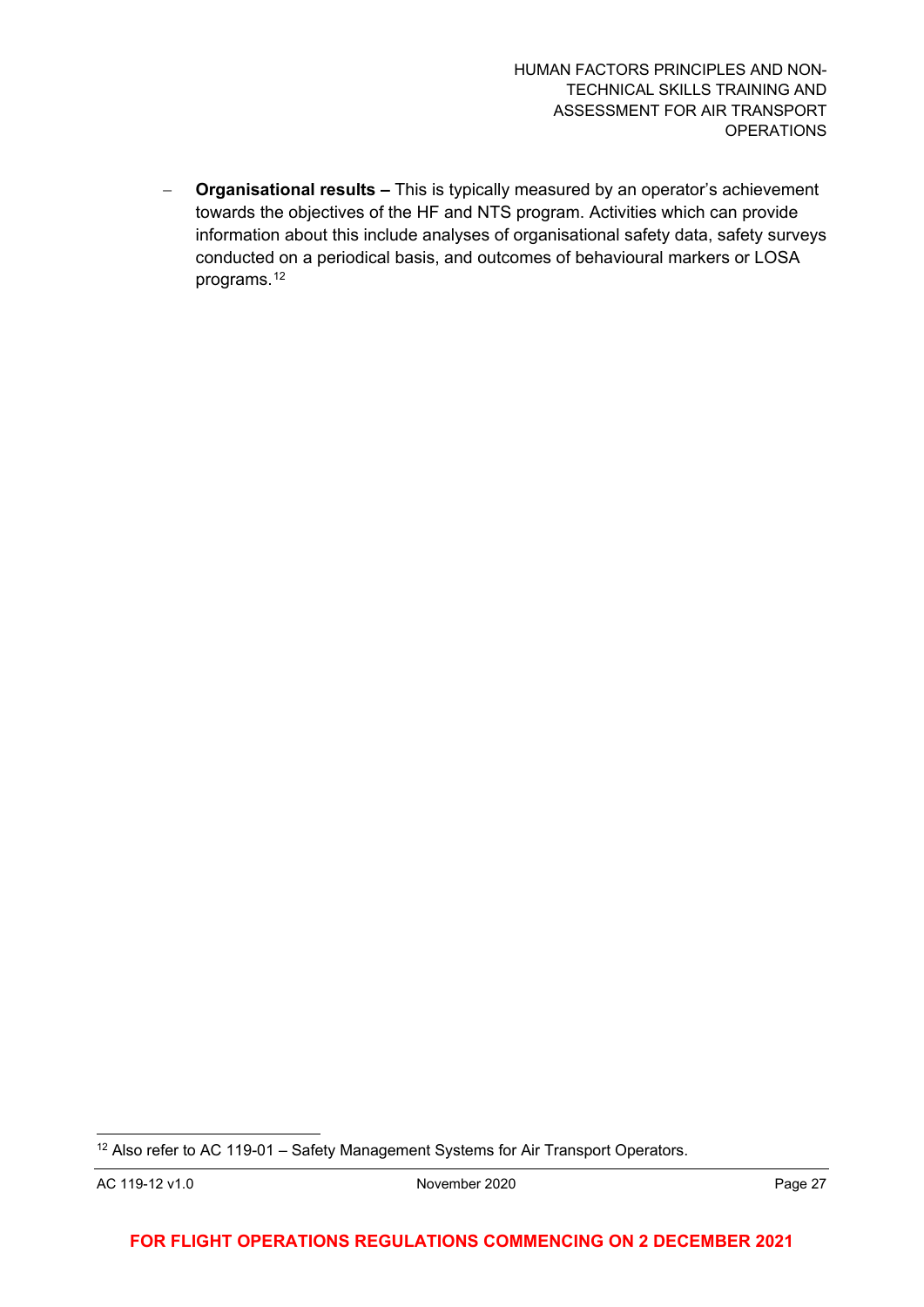HUMAN FACTORS PRINCIPLES AND NON-TECHNICAL SKILLS TRAINING AND ASSESSMENT FOR AIR TRANSPORT **OPERATIONS** 

# **Appendix A**

# **Sample HF and NTS training program: Operator X133 or X135**

AC 119-12 v1.0 November 2020 Page 28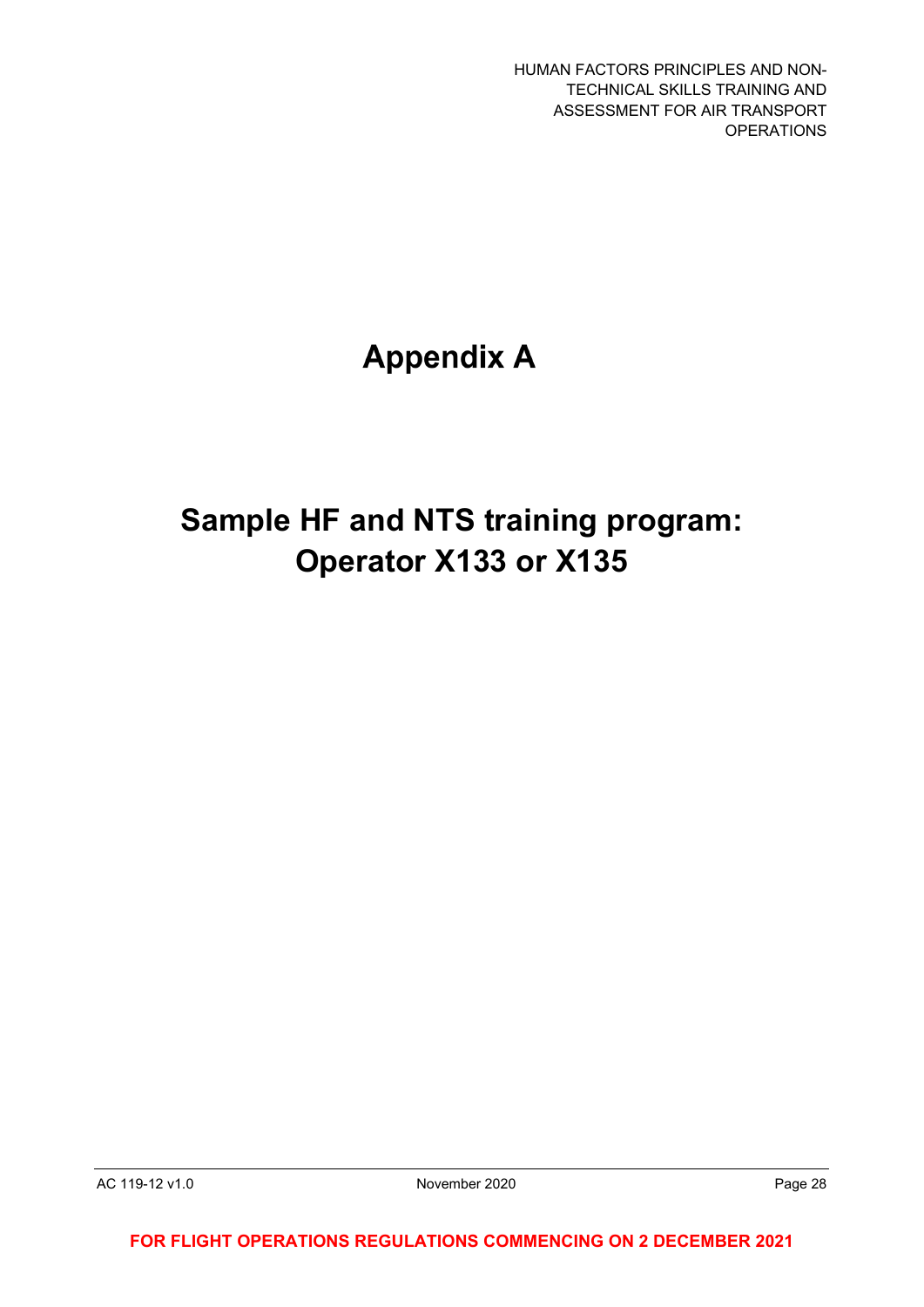## **A.1 Sample program for training and assessment in human factors principles and non-technical skills (119.175)[13](#page-29-0)**

#### **A.1.1 Scope**

Sample Aviation Part 133 or Part 135 air transport operations:

- Sample Aviation has <10 staff which complies with the maximum number of staff permitted by the micro-damp exemption.
- Sample Aviation's headquarters and main operating base are collocated, and additional operational facilities are located at a number of locations.
- The manual applies to VH registered aircraft only.
- The exposition is to contain (or refer to) a completed Compliance Matrix
- Part 133 operations will focus on the following kinds of aircraft:
	- − Robinson R22/R44
	- − Airbus AS350
- Part 135 operations will focus on the following kinds of aircraft:
	- − Cessna 182/ 206/ 210
	- − Beechcraft Baron BE55/ BE58
	- − Piper PA-31 Navajo (x 2).

#### **A.1.2 Content to be inserted in key personnel responsibilities section**

#### **CEO responsibilities**:

- 119.130 (1) (e) (HF/NTS training):
	- The CEO is responsible for ensuring that training and checking of the operator's operational safety-critical personnel (other than flight crew) conducted is done so in accordance with the Operator X133/X135 exposition.

#### **HOTC responsibilities**:

- 119.150 (2)(c) (for HF/NTS training only):
	- The HOTC is responsible for ensuring that training and checking of flight crew conducted by or for the operator is done so in accordance with the operator's exposition

#### **Human factors principles and non-technical skills (HF/NTS) training program:**

- $119.130(1)(e)$ ,  $119.150(2)(c)$
- 119.175, 119.180, 119.185
- $119.205(1)(h)$

<span id="page-29-0"></span> $13$  "X" references in the program are intended to be references to the operator's exposition.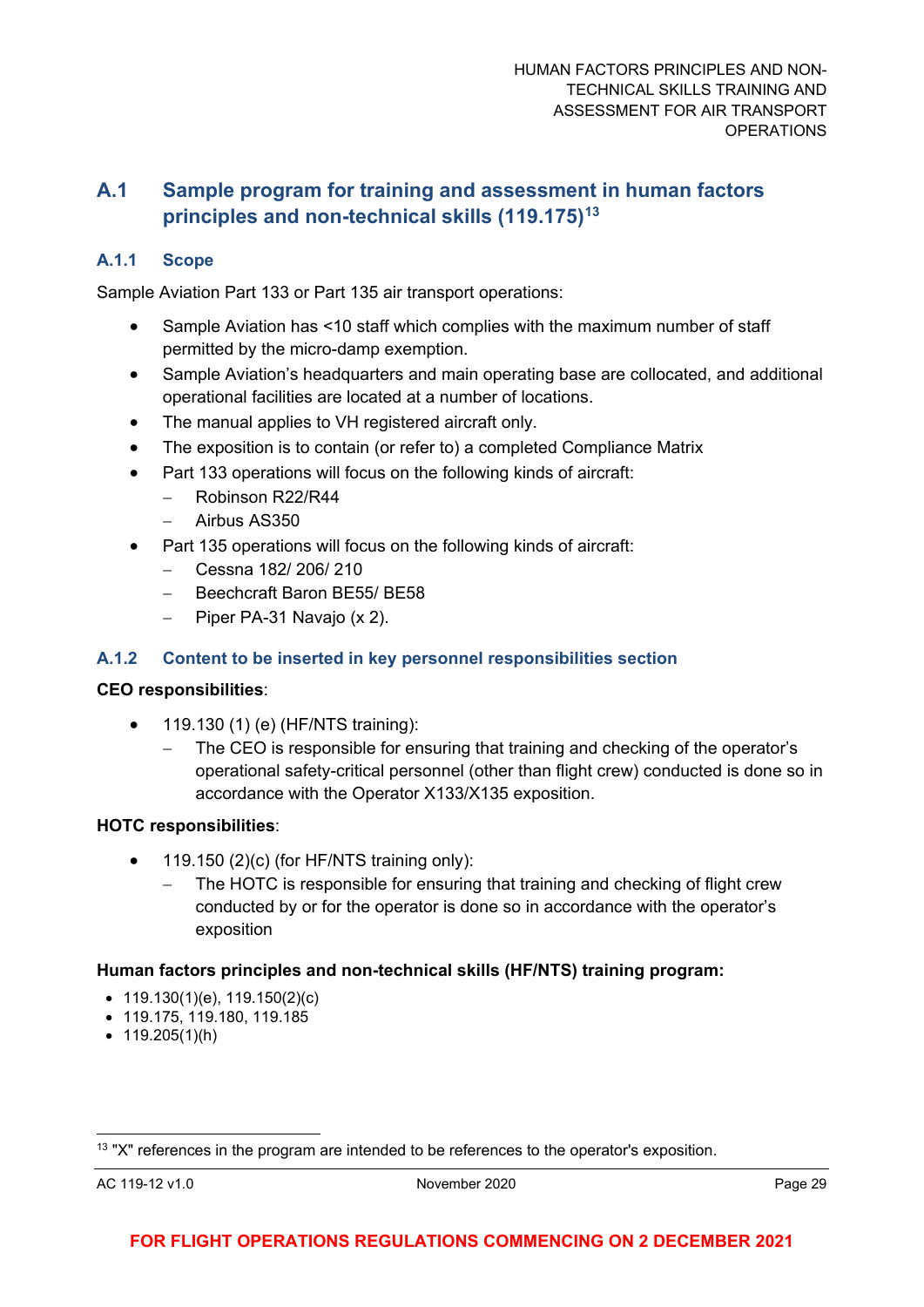#### **A.1.3 Program objectives**

Operator X133/X135 requires all safety-critical personnel to undergo the HF/NTS training program.

The objective of this program is to enhance HF knowledge and NTS skills for all safety-critical personnel that conduct safety sensitive aviation activities (SSAA) for Operator X133/X135.

The program includes and initial and recurrent training course that will be provided by "HFNTS Pty Ltd".

#### **A.1.4 Program responsibilities**

- $119.130(1)(e)$ ,  $119.150(2)(c)$ :
	- − Refer to section X.X.X for program responsibilities. The CEO has assigned management of responsibilities for the HF/NTS program to the HOTC.

#### **A.2 Record keeping**

Records of completion and currency will be tracked in operator's currency tracking system.

#### **A.3 Personnel required to undergo the HF/NTS training program**

#### **A.3.1 Flight crew**

- $119.180(3)$ :
	- − All personnel as defined by 119.180(2) must not carry out their duty unless they have completed the HF/NTS initial training course and meet currency requirements under section XXX.

#### **A.3.2 Other operational safety-critical personnel**

- 119.185(3):
	- − Any safety-critical personnel other than those defined in section X.4.2 must be compliant with the HF/NTS training program within 3 months after being appointed to their position.

#### **A.3.3 Training program**

|                           | Initial training course                        | <b>Recurrent training course</b> |  |
|---------------------------|------------------------------------------------|----------------------------------|--|
| Recency                   | As per section 1.3                             | annually                         |  |
| Delivery method           | Face-to face or online through "HFNTS Pty Ltd" |                                  |  |
| Instructor qualifications | Refer to section X.X third party provider      |                                  |  |
| Instructor student ratio  | $12 - 1$                                       |                                  |  |
| Duration                  | 2 days                                         | 1 day                            |  |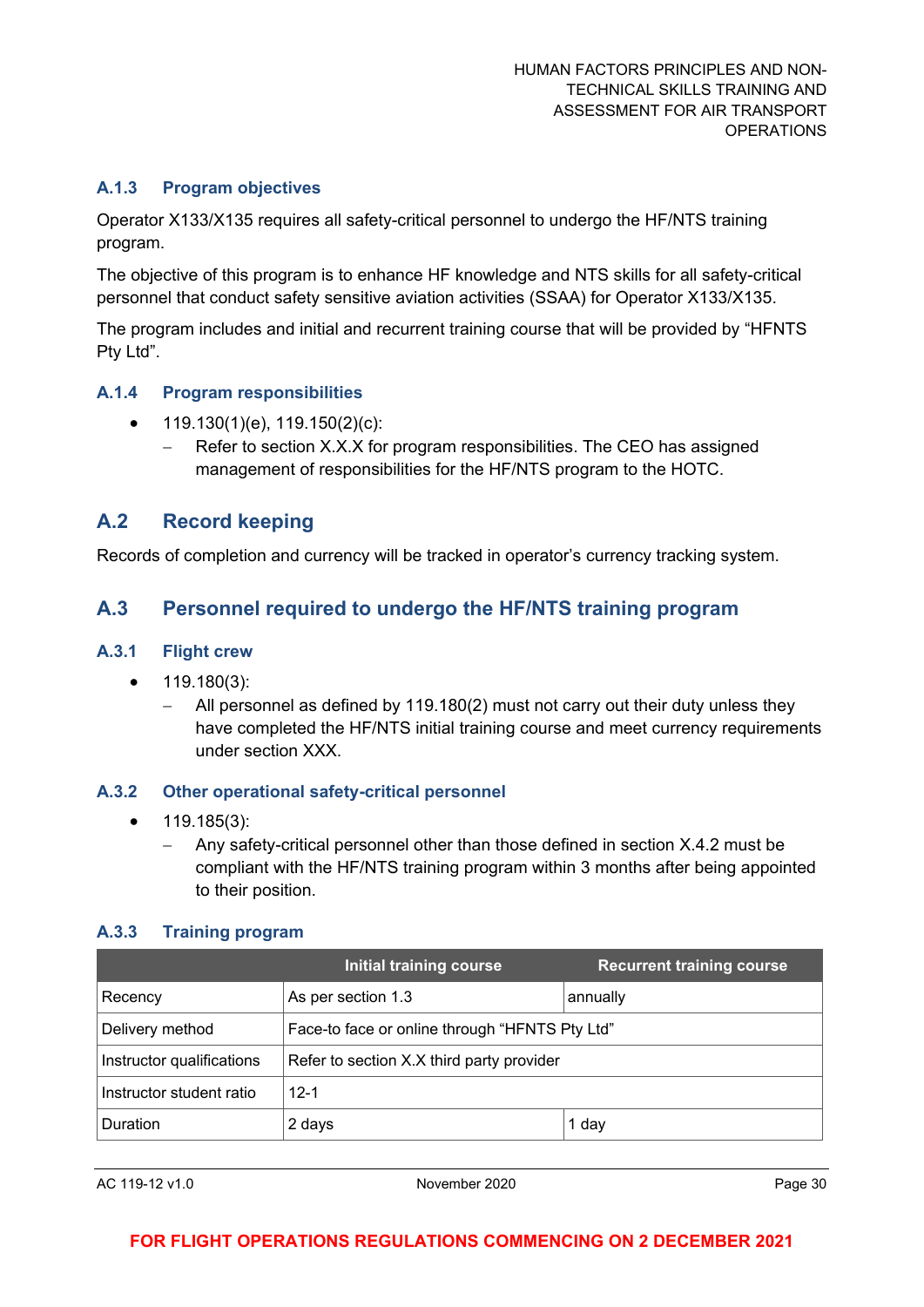#### HUMAN FACTORS PRINCIPLES AND NON-TECHNICAL SKILLS TRAINING AND ASSESSMENT FOR AIR TRANSPORT **OPERATIONS**

|                                  | Initial training course                                                                                                                                                                                          | <b>Recurrent training course</b>                                                                                                                                                    |
|----------------------------------|------------------------------------------------------------------------------------------------------------------------------------------------------------------------------------------------------------------|-------------------------------------------------------------------------------------------------------------------------------------------------------------------------------------|
| Assessment method                | Written exam                                                                                                                                                                                                     |                                                                                                                                                                                     |
| Record of completion             | Records of completion and currency will be tracked in operator's currency<br>tracking system.                                                                                                                    |                                                                                                                                                                                     |
| Course modules<br>(example only) | • History of human factors and CRM<br>training<br>• Threat and error management<br>Communication<br>• Conflict resolution<br>• Cultural factors<br>• Leadership and teamwork<br>• Fatigue and fatigue management | • Stress and stress management<br>• Information processing<br>• Workload management<br>• Automation<br>• Situational awareness<br>• Decision making<br>• The anatomy of an accident |

#### **A.3.4 Program evaluation/continuous improvement**

The CEO and the HOTC are responsible for reviewing the HF/NTS program content annually and considering whether it remains applicable to Operator X133/X135 operations. Any areas identified for improvement or changes are to be made in accordance with the Operator X133/X135 change management procedures.

#### **A.3.5 HF/NTS third party provider**

Operator X133/X135 uses "HFNTS Pty Ltd" as the provider for the HF/NTS program. The HOTC will review the delivery of the program annually and confirm it meets the requirements of this section.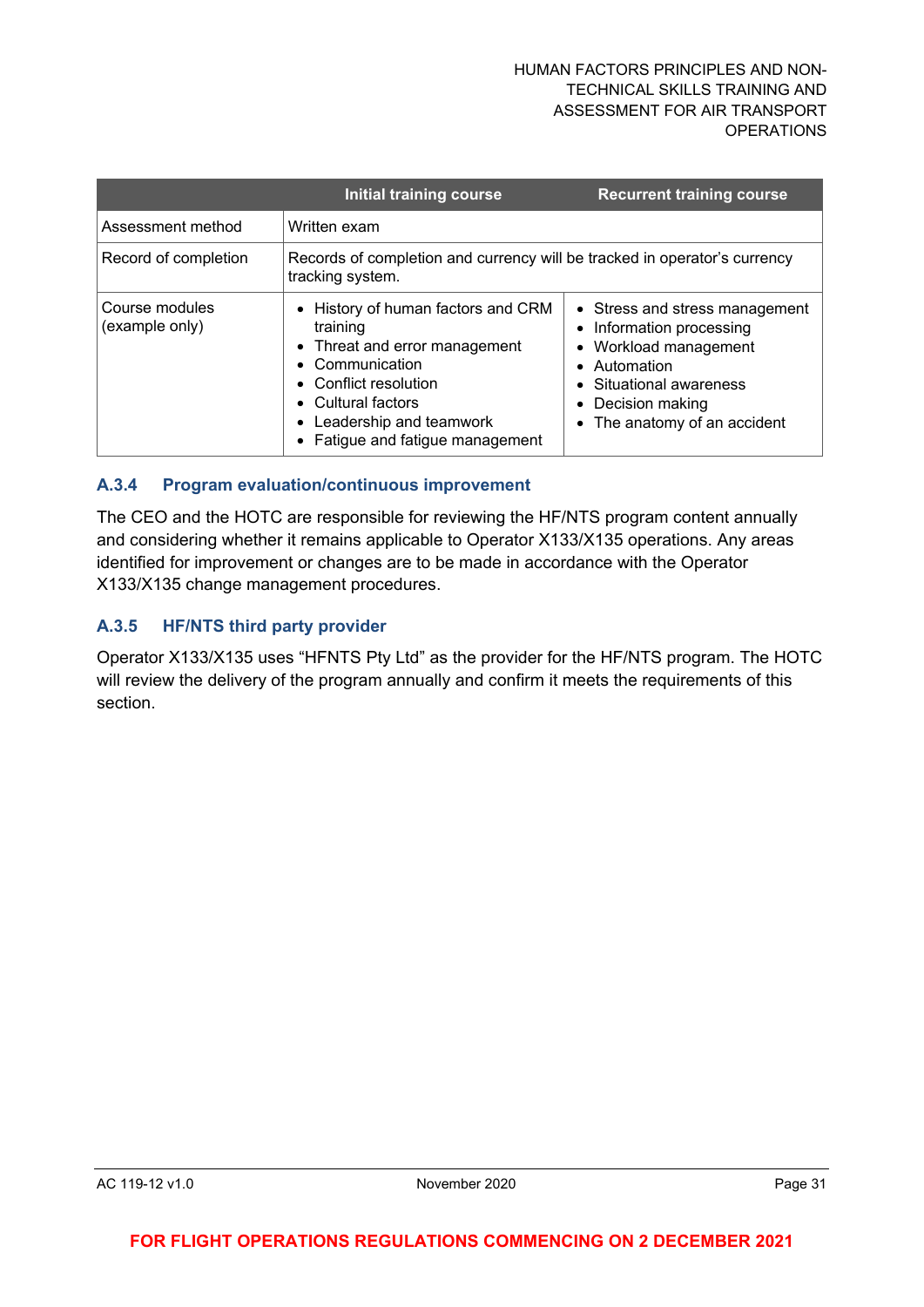HUMAN FACTORS PRINCIPLES AND NON-TECHNICAL SKILLS TRAINING AND ASSESSMENT FOR AIR TRANSPORT **OPERATIONS** 

# **Appendix B**

# **Sample HF and NTS training program: XXXX Airlines**

AC 119-12 v1.0 Page 32